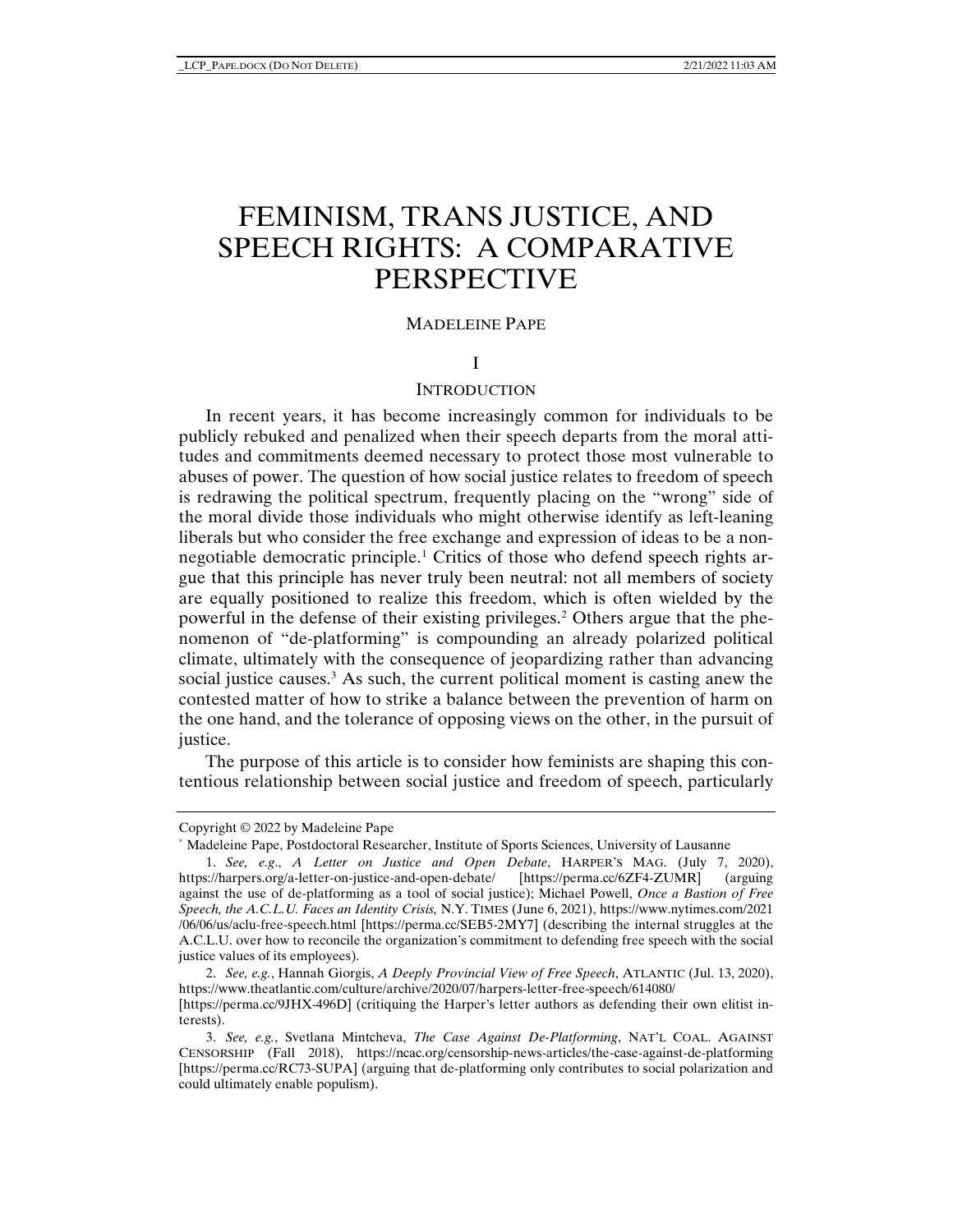in the context of efforts to advance the rights and inclusion of trans people.<sup>[4](#page-1-0)</sup> The setting for this intervention is the proposed Equality Act legislation in the United States (US), which has given LGBTQ+ Americans and their communities hope that the nation is ready to recognize the rights of not only people with diverse sexual identities but also the trans community. Feminists have found themselves on the frontline, with the question of the Equality Act's implications for trans inclusion in "women's-only" spaces bringing to the surface––yet again– –long simmering debates over the question of how to conceptualize the nature of womanhood and, in turn, define the boundaries of her spaces.<sup>[5](#page-1-1)</sup>

American feminists are not alone in being confronted by their deep-seated internal divisions: across the pond, the British debate about trans rights and inclusion has long been divisive, with the outgoing chair of the Equality and Human Rights Commission in the United Kingdom (UK) in 2020 going so far as to describe the situation as "toxic."[6](#page-1-2) Proposed changes to the UK's overarching gender recognition legislation were ultimately scrapped by the government following several years of consultation. As in the US, it has been the issue of access to women's-only spaces that has emerged as the major point of contention, with a variety of feminist voices and organizations––many of the latter newly formed––mobilizing to oppose any legislative changes that they perceive as watering down the connection between womanhood and biological sex. Those feminists opposed to greater trans inclusion in women's-only spaces, such as sport, prisons, and shelters, have claimed that cisgender<sup>[7](#page-1-3)</sup> women's privacy, fairness, and/or safety is at stake. The sensitivity of the issue in the UK, particularly for already vulnerable trans individuals, has led to various outspoken transopposed feminists being "de-platformed"––having speaking opportunities can-

<span id="page-1-0"></span><sup>4.</sup> I use the adjective "trans" to refer to those people whose sense of gender identity does not align with the sex category that they were assigned at birth.

<span id="page-1-1"></span><sup>5.</sup> *See, e.g.*, Mary Kane, *Resistance/Transformation of the Oppositional Binary: Exposing Sport as a Continuum*, J. OF SPORT & SOC. ISSUES 19, 191–218 (arguing that sex-segregated sport conceals the extent of overlap in the athletic abilities of women and men); Ann Travers, *The Sport Nexus and Gender Injustice*, STUD. IN SOC. JUST. 1, 79–101 (debating the alternatives to sex-segregated sport and an exclusively defined female athlete category if the goal is to advance gender equity); Doriane Coleman, Martina Navratilova, & Sanya Richards-Ross, *Pass the Equality Act, But Don't Abandon Title IX*, WASH. POST (Apr. 29, 2019), https://www.washingtonpost.com/opinions/pass-the-equality-act-but-dontabandon-title-ix/2019/04/29/2dae7e58-65ed-11e9-a1b6-b29b90efa879\_story.html [https://perma.cc /R4WJ-5WC4] (arguing that the Equality Act as written would harm women and girls' sport by dismantling the protections afforded by sex segregation); Elizabeth Sharrow, *Five States Ban Transgender Girls from Girls' School Sports. But Segregating Sports By Sex Hurts All Girls*, WASH. POST (Apr. 16, 2021), https://www.washingtonpost.com/politics/2021/04/16/five-states-ban-transgender-girls-girlsschool-sports-segregating-sports-by-sex-hurts-all-girls/ [https://perma.cc/NU68-D5MT] (arguing that like sex segregated sport more generally, the exclusion of trans girls from girls' sport reinforces gender stereotypes that harm women and girls).

<span id="page-1-2"></span><sup>6.</sup> *See* Jamie Doward, *'Polarised' Debate on Gender Recognition is Harming UK, Says Equalities Chief*, THE GUARDIAN (Aug. 8, 2020), https://www.theguardian.com/society/2020/aug/08/polariseddebate-on-gender-recognition-is-harming-uk-says-equalities-chief [https://perma.cc/3GEH-PGMX].

<span id="page-1-3"></span><sup>7.</sup> I use the term cisgender (or "cis") to refer to those people whose gendered sense of self aligns with the sex category that they were assigned at birth.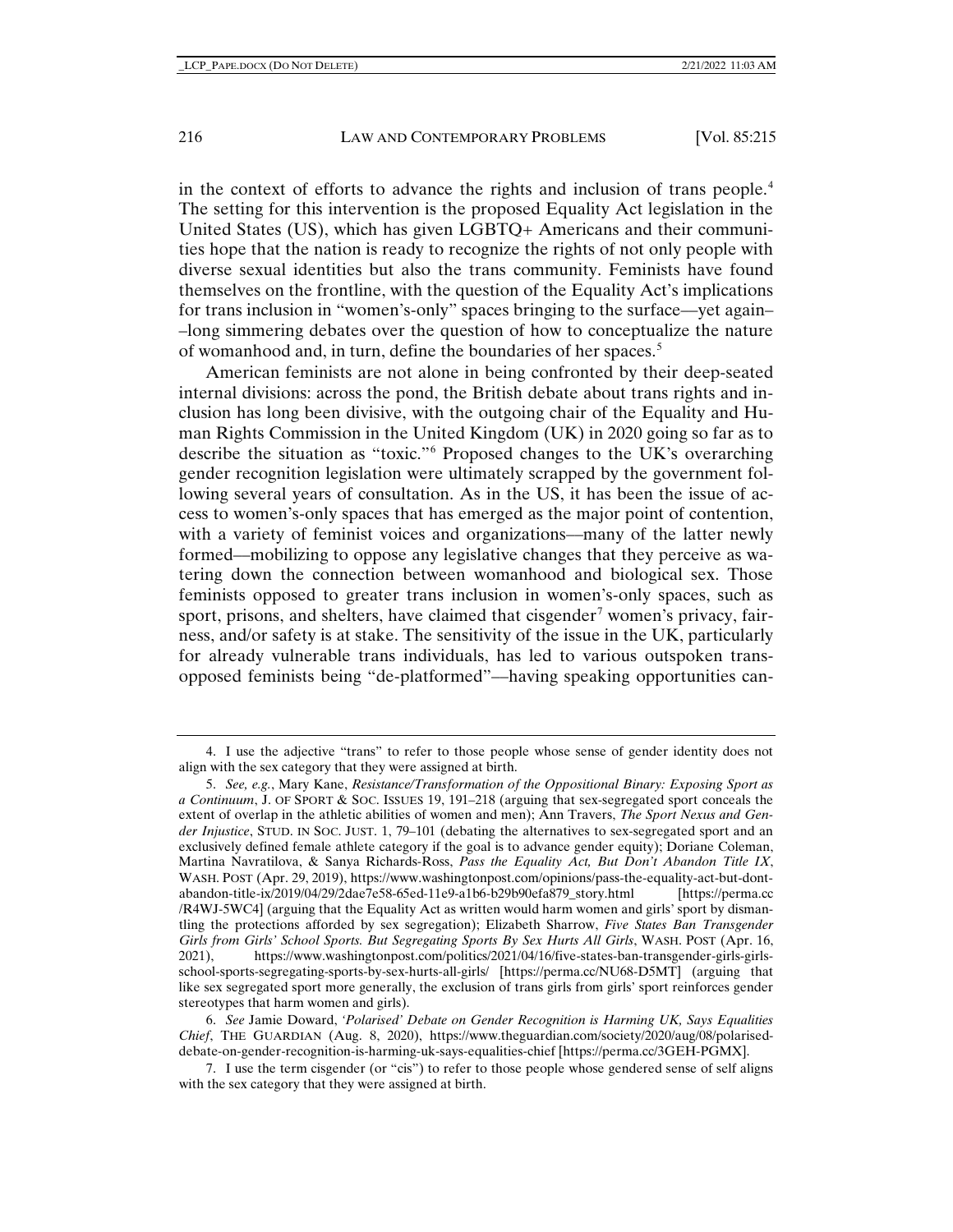celled, or even losing their jobs. $8$  Via the issue of trans inclusion, then, feminism finds itself caught up in the "cancel culture" and related backlash against progressive politics that is emerging in numerous countries.

This article reflects on the Equality Act in the US, and particularly the unfolding feminist response to it, against the backdrop of the fractious debate that has marked the UK context in recent years. I trace how legislation for trans rights and recognition has transformed longstanding divisions amongst feminists over the nature of "sex," "gender," and womanhood into a fraught debate over the right to publicly articulate one's normative views on these objects.[9](#page-2-1) Writing as a sociologist, I propose that there is value in thinking through this issue from the vantage point of a "varieties of feminism" framing: as one that sheds light on the diversity, tensions, and conflicts within feminism, as well as how these differences ultimately come to matter to policy and legislative outcomes.[10](#page-2-2) I ask: what (if anything) is new about organized feminist resistance to trans inclusion in women's-only spaces, how is this variety of feminism unfolding today, and how has it become implicated in debates about the relationship between social justice and speech rights? And, what preliminary conclusions might be drawn about how this variety of feminist mobilization is unfolding differently in the US versus the UK? With the issue of trans inclusion increasingly becoming a defining focus of feminist engagement with regulatory institutions and the public, the moment is ripe for legal and feminist scholars to consider how feminist mobilization matters to institutionalized definitions of gender, sex, and womanhood, as well as to the (re)emergent notion that (cisgender) women's rights–– including her right to speech––are in opposition to trans recognition and inclusion.

To situate contemporary feminist resistance to trans inclusion in women'sonly spaces, I begin by reviewing its historical roots as a schism of radical feminism. I suggest that while contemporary efforts are distinguished by their focus

<span id="page-2-0"></span><sup>8.</sup> *See, e.g.*, Maya Forstater v. Centre for Glob. Dev. Euro. (2021) EAT Appeal No. UKEAT/0105 /20/JOJ (Eng.) [hereinafter *Forstater v. CGD*]; Beatrix Campbell et al., *We Cannot Allow Censorship and Silencing of Individuals*, THE GUARDIAN (Feb. 15, 2015), https://www.theguardian.com /theobserver/2015/feb/14/letters-censorship [https://perma.cc/Y72A-N7E9] [hereinafter Campbell, *Censorship*].

<span id="page-2-1"></span><sup>9.</sup> For the purposes of this article, I define sex as a system of classification (most commonly female/male), often assigned based on an interpretation of one's genitalia and believed to reflect underlying biological traits such as chromosomal make-up. Gender refers to one's sense of self, often as a woman or man, though in sociological research it is also considered an ideology of difference that permeates interactions and organizes social institutions; *see* Kristen Springer, Jeanne Stellman, & Rebecca Jordan-Young, *Beyond a Catalogue of Differences: A Theoretical Frame and Good Practice Guidelines for Researching Sex/Gender in Human Health*, SOC. SCI. MED. 74, 1817–24 (for a useful analysis of the relationship between gender and sex and how they vary).

<span id="page-2-2"></span><sup>10.</sup> *See, e.g.*, ELIZABETH EVANS, THE POLITICS OF THIRD WAVE FEMINISMS: NEOLIBERALISM, INTERSECTIONALITY AND THE STATE IN BRITAIN AND THE US (2015) (providing a comparison of US and UK varieties of feminisms); MYRA M. FERREE, VARIETIES OF FEMINISM: GERMAN GENDER POLITICS IN GLOBAL PERSPECTIVE (2012) (analyzing cross-national differences in mobilization strategies and relationship of feminism to the state); ELÉONORE LEPINARD, FEMINIST TROUBLE: INTERSECTIONAL POLITICS IN POST-SECULAR TIMES (2020) (comparing intersections of feminism with racial difference and nationalism in France and Canada).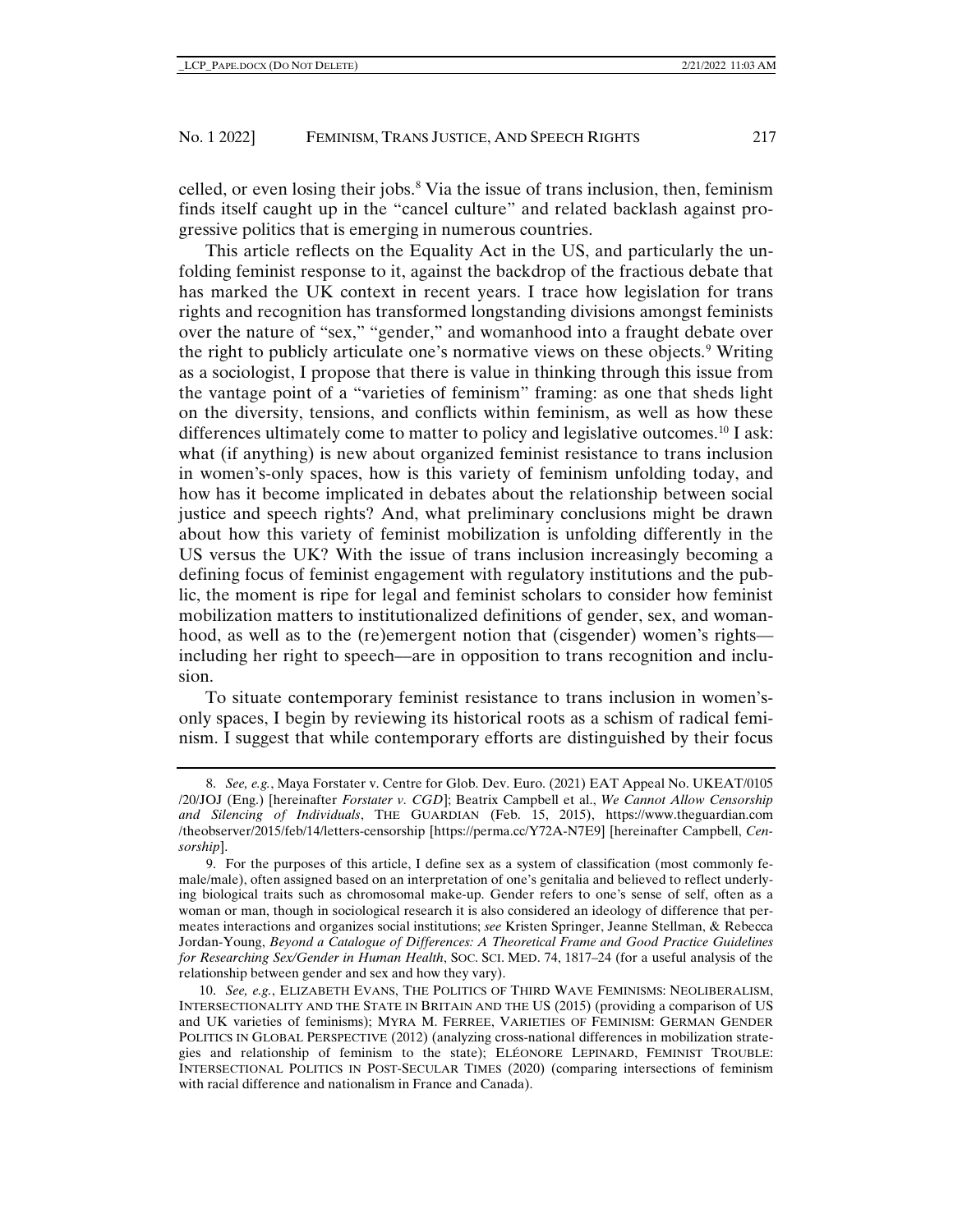on the state and other governing bodies, the echoes of earlier expressions of feminist resistance to trans rights and inclusion remain clear, making this a legacy that––despite attempts at rebranding––such feminists must be accountable to. I then delve into the UK context, outlining how the proposed reforms of the Gender Recognition Act (GRA) have been met by trans-opposed feminists, as well as how the issue has shaped debates about speech rights and academic freedom in the British public sphere. I then offer a brief comparison to the situation as it is unfolding in the US context, identifying some common threads as well as some cross-national differences that characterize this variety of feminism. I close by reflecting on why the phenomenon of de-platforming has been seen as a crucial strategy for the advancement of social justice, yet also what its costs to the cause might be, particularly when "freedom of speech" becomes framed as in tension with––rather than necessary for––the advancement of trans rights and inclusion.

#### II

#### SOMETHING OLD, SOMETHING NEW

Olivia Records was a Californian music collective that made and promoted women's music from 1973 until the early 1990s. During its 1970s heyday, it was considered an icon of US lesbian culture. It was also trans-inclusive, employing a trans woman sound engineer by the name of Sandy Stone, who was a member of the collective and a resident of its shared housing in Los Angeles. Stone would go on to become a trans-feminist activist, writer, and scholar in her own right, in part because in 1979 she was singled out as a target of Janice Raymond's anti-trans manifesto, *The Transsexual Empire: The Making of the She-Male*. Bombarded with death threats––as well as threats of violence towards other Olivia Records members––Stone was eventually forced to leave the collective, despite engineering expertise being sorely needed with plans underway for Stone to lead a women's recording school.<sup>[11](#page-3-0)</sup> In other words, women cisgender women included––ultimately lost out. Raymond's book became widely viewed as having brought violence into the lives of trans individuals and feminist communities alike, in the process creating divisions that, as sociologist Sal-ly Hines has noted, have been difficult to heal.<sup>[12](#page-3-1)</sup> For her part, Raymond—a university professor––experienced the feminist rejection of her work as a form of censorship, which deepened over time as feminists (and her own department at the University of Massachusetts-Amherst) became more sensitive to the trans rights agenda.<sup>[13](#page-3-2)</sup>

<span id="page-3-0"></span><sup>11.</sup> Cristan Williams, *TERF Hate and Sandy Stone,* TRANS ADVOCATE, https://www.transadvocate.com/terf-violence-and-sandy-stone\_n\_14360.htm [https://perma.cc/A877- NF6L].

<span id="page-3-1"></span><sup>12.</sup> Sally Hines, *The Feminist Frontier: On Trans and Feminism*, J. OF GENDER STUD. 28, 145–57 (2019).

<span id="page-3-2"></span><sup>13.</sup> Megan Murphy, *'The Transsexual Empire' Revisited: Meghan Murphy in Conversation with Janice Raymond*, FEMINIST CURRENT (Oct. 16, 2020), https://www.feministcurrent.com/2020/11/22/the-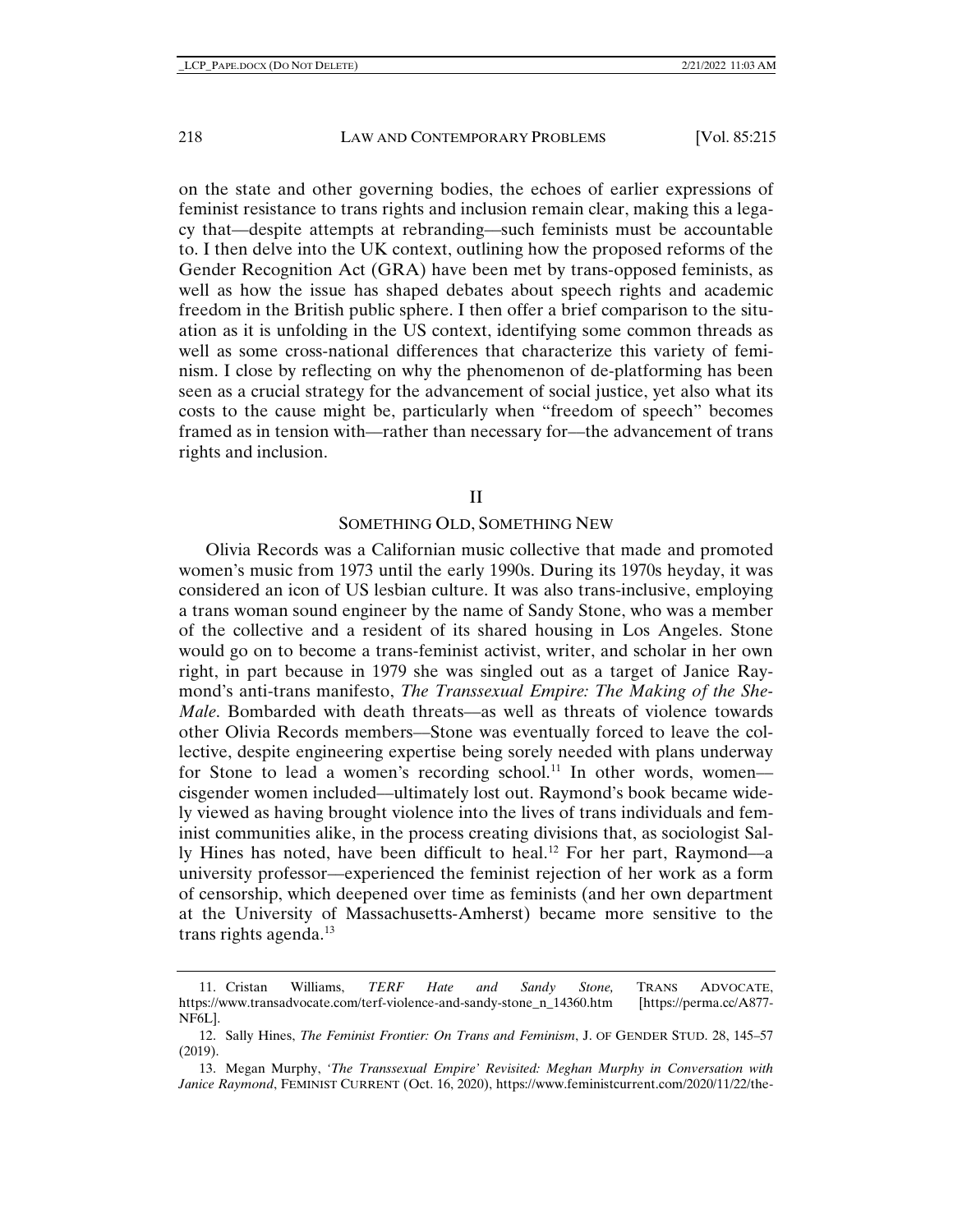The phenomenon of feminist resistance to trans rights and recognition is by no means new. The saga of trans exclusion at the Michigan Womyn's Music Festival in the early 1990s has become the stuff of legend in Global North feminist storytelling.[14](#page-4-0) Since at least the 1970s, certain feminists have taken issue with the claim of trans women to belong alongside their cisgender peers within the category "woman." The issues that underpin this divisive debate––the complex relationship between gender and sex, the elusiveness of a singular definition (and experience) of womanhood, and whether and how to class women as distinct from men––are foundational questions and longstanding points of contestation within feminism.[15](#page-4-1) They are ultimately questions with political import: how best to conceptualize difference and womanhood in the pursuit of gender equity, and who to include as a subject and stakeholder under the umbrella of feminism? The issue of trans inclusion in women's spaces is one where "the rubber hits the road" for such debates.

At times, feminist theory has engaged the trans body in pursuit of answers to these jointly ontological and political questions. Judith Butler's seminal work in the early 1990s, for example, looked to trans experience to make the case for the irreducible performativity of sexed and gendered bodies.[16](#page-4-2) A variation on this poststructuralist theme is found in the dynamic field of feminist science studies, which has argued since the 1980s that scientific claims about female /male biological sex differences are very often shaped by gender ideology[.17](#page-4-3) Upon closer examination, what scientists like to refer to as "sex" is best understood as a complex set of traits that vary in unpredictable ways and which are often dynamically entangled with "gender." That is, even before we introduce the examples of intersex and trans variation, cisgender (cis) bodies already re-veal the complexity of sex and gender.<sup>[18](#page-4-4)</sup> Such feminists tend to embrace the

16. *Id.*

transsexual-empire-revisited-meghan-murphy-in-conversation-with-janice-raymond/ [https://perma.cc /UJP7-W5FB].

<span id="page-4-0"></span><sup>14.</sup> *See* Elizabeth Currans, *Transgender Women Belong Here: Contested Feminist Visions at the Michigan Womyn's Music Festival*, FEMINIST STUD. 46, 459–88; Diane Anderson-Minshall, *Michfest's Founder Chose to Shut Down Rather than Change with the Times*, ADVOCATE (Apr. 24, 2015), https://www.advocate.com/commentary/2015/04/24/op-ed-michfests-founder-chose-shut-down-ratherchange-times [https://perma.cc/PW6V-LGSK].

<span id="page-4-1"></span><sup>15.</sup> *See, e.g.*, Linda Alcoff, *Cultural Feminism versus Post-Structuralism: The Identity Crisis in Feminist Theory,* SIGNS 13, 405–36 (discussing the fraught efforts of feminists to define "woman" as the central concept from which feminist theory and politics depart); JUDITH BUTLER, GENDER TROUBLE (1990) (detailing the poststructuralist critique of efforts to establish the category "woman" as preceding discourse).

<span id="page-4-3"></span><span id="page-4-2"></span><sup>17.</sup> *See, e.g.*, RUTH BLEIER, SCIENCE AND GENDER: A CRITIQUE OF BIOLOGY AND ITS THEORIES ON WOMEN (1984); ANNE FAUSTO-STERLING, SEXING THE BODY: GENDER POLITICS AND THE CONSTRUCTION OF Sexuality (2000); EVELYN FOX KELLER, REFLECTIONS ON GENDER AND SCIENCE (1985); *see also* REBECCA JORDAN-YOUNG, BRAIN STORM: THE FLAWS IN THE SCIENCE OF SEX DIFFERENCES (2012) (for a more contemporary analysis of the assumptions of sex difference underpinning contemporary neuroscience); SARAH RICHARDSON, SEX ITSELF: THE SEARCH FOR MALE AND FEMALE IN THE HUMAN GENOME (2013) (for a more contemporary analysis of the gendered assumptions embedded in the search for sex chromosomes).

<span id="page-4-4"></span><sup>18.</sup> *See* Katrina Karkazis, *The Misuses of "Biological Sex*,*"* LANCET 394, 1898–99 (2019).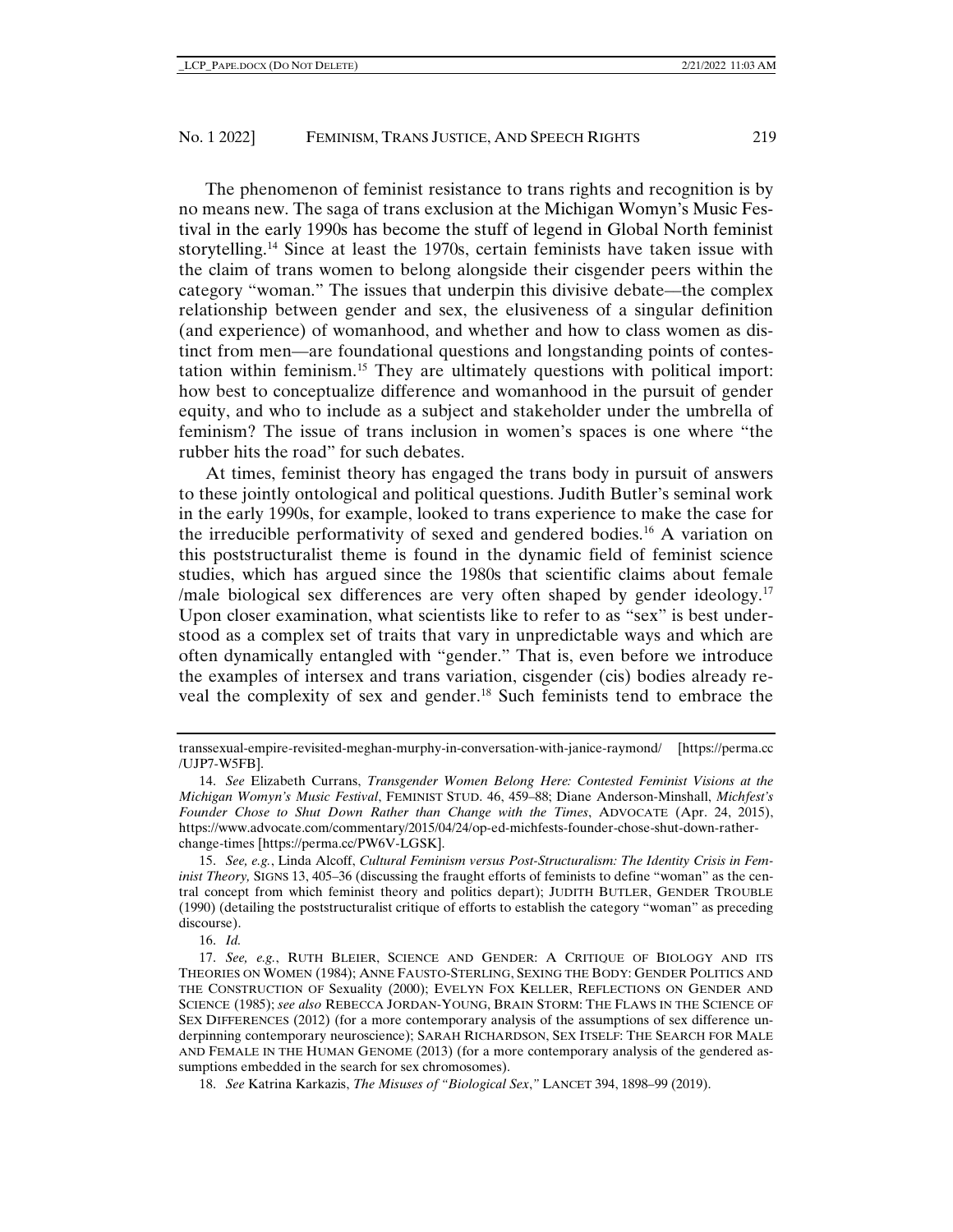contemporary expansion of trans rights and recognition as entirely consistent with the greater cause of gender equity, seeing any effort to challenge takenfor-granted assumptions about sex as a rigid biological binary as good news for women. By contrast, feminists opposed to or wary of trans inclusion in women's-only spaces see the interests of (cisgender) women––and the related pursuit of gender equity––as intimately tied to the stability and "truth" of sex as the biological basis of womanhood. As such, any effort to decouple sex and womanhood, or to supplant sex with gender identity, is perceived as undoing hardearned gains, including feminist efforts to secure women's-only spaces and services.

In the late 2000s, feminists critical of this variety of feminism coined a term to describe it: TERF, or Trans Exclusive Radical Feminist.[19](#page-5-0) Here the term "radical" refers to a school of thought and activism that emerged as part of feminism's second wave from the late 1960s onwards, which was focused on chal-lenging the systemic patriarchal roots of women's oppression.<sup>[20](#page-5-1)</sup> An emerging focus of radical feminist thought and mobilization at this time was sexual violence against women, as exemplified by the formative work of Catharine MacKinnon, who theorized male sexual domination (of women) as constitutive of gender inequality and––consequently––of women's "distinctive perspective on social reality."[21](#page-5-2) To MacKinnon, it was sexuality and (hetero-)sexual relations that rendered gendered positions in the world unequal, rather than some underlying biological essence of sex.<sup>[22](#page-5-3)</sup> But this logic was altered by those radical feminists who began to openly oppose trans women's inclusion in the movement, who considered sexual domination and structural and physical violence against women to be inseparable from the matter of biology (deemed to be es-sentially male or female).<sup>[23](#page-5-4)</sup> Raymond, for example, argued that the attempt of trans women to acquire femininity was "the ultimate, and we might even say the logical, conclusion of male possession of women in a patriarchal society. Literally, men here possess women."[24](#page-5-5) She claimed further, "[a]ll transsexuals rape women's bodies by reducing the real female form to an artifact, appropriating

<sup>19.</sup> *See* Ruth Pearce, Sonja Erikainen, & Ben Vincent, *TERF Wars: An Introduction*,

<span id="page-5-0"></span>SOCIO. R. 68, 677–98 (for overview of the historical emergence of and contemporary debates surrounding the use of the term TERF) [hereinafter *TERF Wars*].

<span id="page-5-1"></span><sup>20.</sup> ALISON JAGGAR, FEMINIST POLITICS AND HUMAN NATURE (1983). This variety of feminism can be contrasted with liberal feminism, which focuses more on individual choice and less on structural domination.

<sup>21.</sup> CATHARINE MACKINNON, TOWARD A FEMINIST THEORY OF THE STATE, 127 (1989).

<span id="page-5-3"></span><span id="page-5-2"></span><sup>22.</sup> *See also*, Cristan Williams, *Sex, Gender, and Sexuality: The TransAdvocate Interviews Catharine A. MacKinnon,* TRANS ADVOCATE, https://www.transadvocate.com/sex-gender-and-sexuality-thetransadvocate-interviews-catharine-a-mackinnon\_n\_15037.htm [https://perma.cc/V38V-2UUR] (exploring how MacKinnon's approach to sexual difference and violence was not inherently trans-exclusive.).

<span id="page-5-5"></span><span id="page-5-4"></span><sup>23.</sup> JANICE RAYMOND, THE TRANSSEXUAL EMPIRE: THE MAKING OF THE SHE-MALE (1979); *see* Elizabeth Gross, *Sexual Difference and the Problem of Essentialism*, INSCRIPTIONS 5 (1989) (defining essentialism as the "attribution of a fixed essence to women," and "biologism" as "a particular form of essentialism in which women's essence is defined in terms of women's biological capacities.").

<sup>24.</sup> *Op cit.,* 30.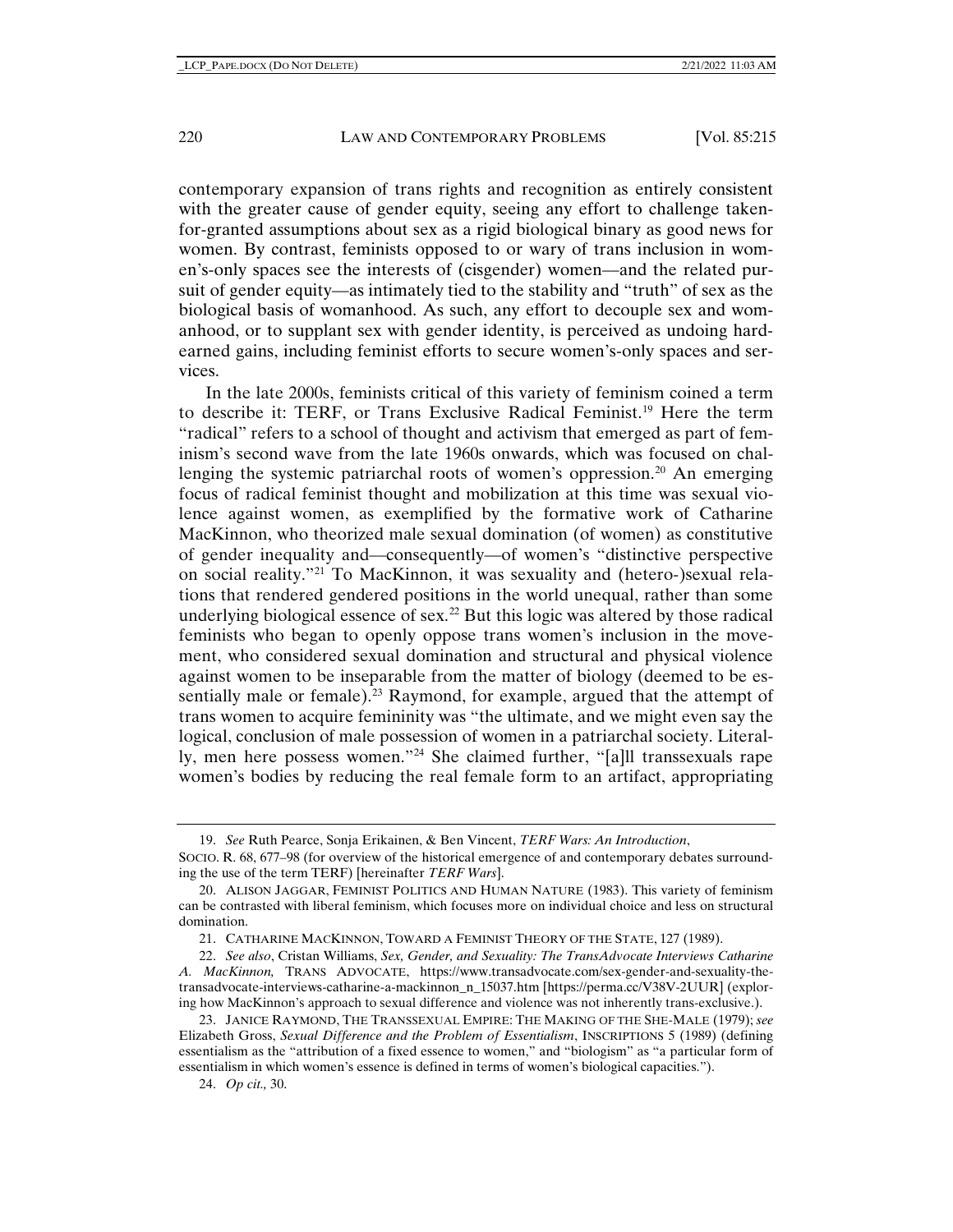this body for themselves."[25](#page-6-0) In TERF discourse, then, sex is fixed, violence is masculine, and trans women embody male sexual domination of women at its extreme, with Raymond choosing to overlook the violence increasingly being incited against trans women—including as a result of her book.

This effort to shore up biological sex as the unifying foundation of womanhood ran counter to other trends in feminism that were unfolding over the same period, with the category "woman" fracturing not only because of the challenges coming out of feminist science studies and poststructuralism, but also as a result of intersectional disquiet. In 1980, for example, black feminist scholar Audre Lorde observed that "many white women are heavily invested in ignoring the real differences" amongst women, because this "threatens the complacency of those women who view oppression only in terms of sex."[26](#page-6-1) In 2000, Emi Koyama honed this critique to center on the radical feminist rejection of trans women, noting that to argue that trans women "should not enter [women's only spaces] because their experiences are different would have to assume that all other women's experiences are the same, and this is a racist assump-tion."<sup>[27](#page-6-2)</sup> As such, the notion of a singular, unified definition of womanhood including one that elevates biology as women's defining feature––has long been discredited by critical feminists as one that obscures relations of inequality and privilege amongst women, with the result that TERF ideology has for the most part remained marginal within feminist thought and activism.

Today, however, the winds are changing. Gone is the focus on radical lesbian spaces such as Olivia Records and the Michigan Womyn's Music Festival. Attention has turned to mainstream women's-only spaces, such as sport and prisons, and––on an even broader level––to the national legislation that institutionalizes definitions of sex and gender and associated rights and protections. That is, following closely on the heels of an autonomous trans political movement making organized demands for state recognition, this variety of feminism has been scaled up to the level of the state. Many trans-opposed feminists could hardly be described as "radical": although this element has not entirely disappeared, the project of smashing the patriarchy and building women-friendly institutions from the ground-up has taken a backseat. With the advent of social media, and clear policy targets to organize around, feminist resistance to trans inclusion is taking new organizational forms and deploying new strategies to engage the public and lawmakers. In the UK, a government-led agenda to reform the GRA––in response to critiques of the legislation as inaccessible and stigmatizing––has fueled an already volatile debate about trans inclusion in women's only spaces, leading also to a highly visible and contested debate about British feminism. In the process, the issue has become emblematic of the na-

<sup>25.</sup> *Op cit.,* 103–04.

<sup>26.</sup> AUDRE LORDE, SISTER OUTSIDER: ESSAYS AND SPEECHES 118 (1984).

<span id="page-6-2"></span><span id="page-6-1"></span><span id="page-6-0"></span><sup>27.</sup> Emi Koyama, *Whose Feminism is it Anyway? The Unspoken Racism of the Trans Inclusion Debate*, *in* TRANSGENDER STUD. READER 698, 702, (Susan Stryker & Stephen Wittle eds., 2006).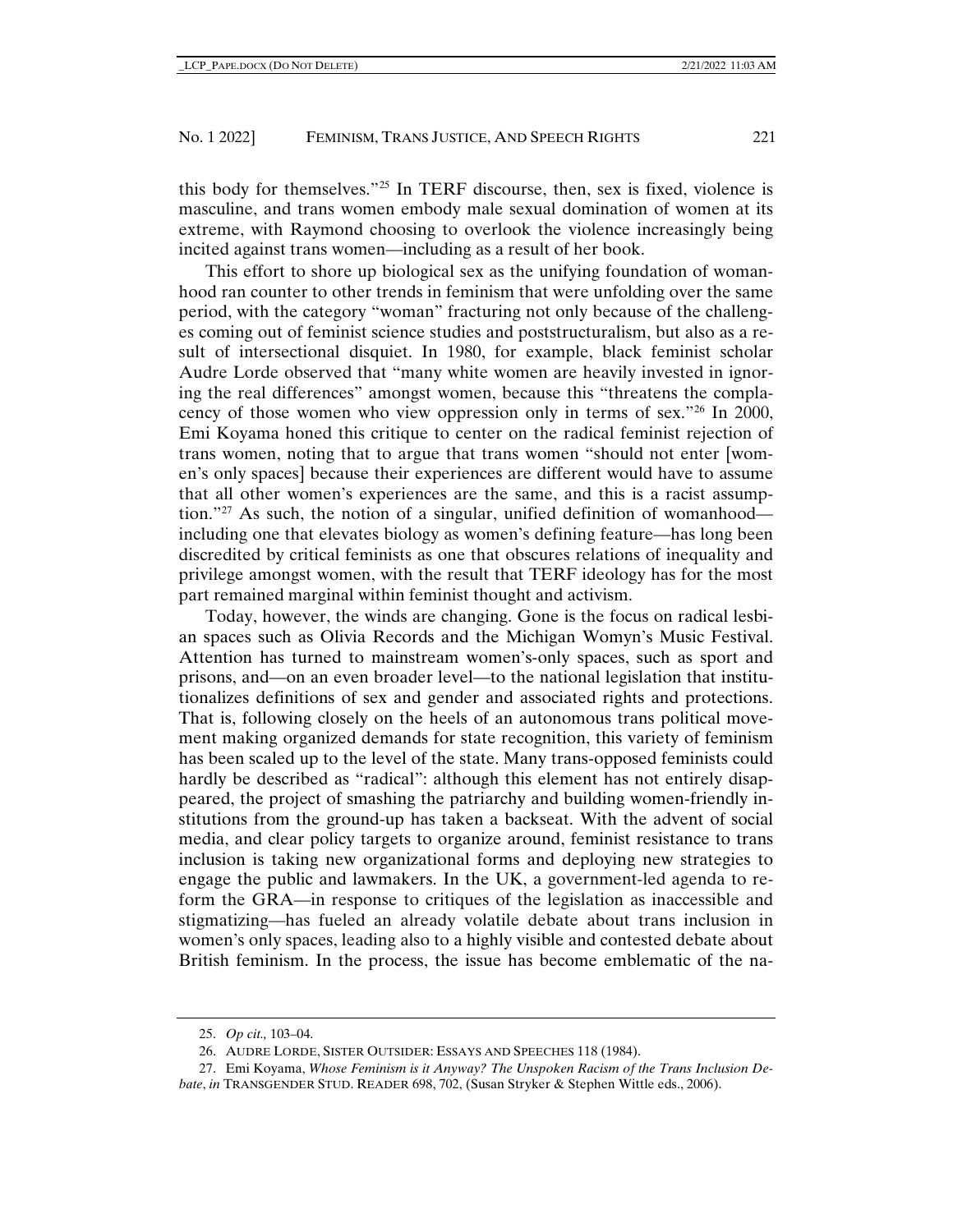tion's struggle to define the boundaries of respectful speech and academic freedoms when a progressive cause is at stake.

## III

# REFORMS ABANDONED

The GRA was passed in the UK in 2004 to grant trans people the right to change their legal gender, including as recorded on their birth certificate. Under the GRA, individuals may apply to a panel of legal and medical experts<sup>[28](#page-7-0)</sup> to receive a Gender Recognition Certificate (GRC) which, from the date granted, entitles an individual to be recognized in the eyes of the law as their acquired gender in most situations. They may then also obtain a new birth certificate showing their recognized legal gender, which in the UK can be either "female" or "male."[29](#page-7-1) In order to obtain a GRC, the process typically requires two medical reports confirming a diagnosis of "gender dysphoria["30](#page-7-2) and detailing any gender affirming medical care undertaken. The applicant must also demonstrate that they have lived "full time in their acquired gender" for at least two years. Married applicants follow a separate process, intended for those individuals who have transitioned some time ago, requiring evidence of having lived in their acquired gender for at least six years but just one medical report. Finally, British residents living overseas may gain a GRC if they have been legally recognized as their acquired gender in an approved country. In all cases, applicants must be 18 years of age or older and pay a fee of up to £140.

The GRA itself does not lay out the implications of gender recognition for inclusion in women's-only spaces, which is taken up instead in the Equality Act 2010: umbrella legislation prohibiting discrimination on the basis of a number of "protected characteristics," one of which is "gender reassignment." However, the Equality Act also includes exceptions for single-sex and separate-sex services that apply to someone who has the protected characteristic of gender reas-signment.<sup>[31](#page-7-3)</sup> Specifically, trans individuals—including those with a GRC—may

<span id="page-7-0"></span><sup>28.</sup> The Gender Recognition Panel is a judicial panel and branch of Her Majesty's (HM) Courts & Tribunal Service.

<span id="page-7-1"></span><sup>29.</sup> At the time of writing, there is a petition before the UK Parliament to have "non-binary" included as an option under the GRA, in order to allow those identifying as non-binary to gain legal recognition. *See* UK Government and Parliament, *Petition: Make Non-Binary a Legally Recognised Gender Identity in the UK* (Oct. 26, 2021), https://petition.parliament.uk/petitions/580220 [https://perma.cc/F255-QVZ7].

<span id="page-7-2"></span><sup>30.</sup> Gender dysphoria can be defined as psychological distress resulting from incongruence between one's assigned sex category and one's sense of gender identity.

<span id="page-7-3"></span><sup>31.</sup> *See* PARLIAMENT OF THE UNITED KINGDOM OF GREAT BRITAIN AND NORTHERN IRELAND, ENFORCING THE EQUALITY ACT: THE LAW AND THE ROLE OF THE EQUALITY AND HUMAN RIGHTS COMMISSION, § 7 BALANCING RIGHTS IN SINGLE-SEX SERVICES (2019) (UK), https://publications. parliament.uk/pa/cm201719/cmselect/cmwomeq/1470/147010.htm (last accessed Jan. 9, 2022). The first two relevant exceptions (Schedule 3, Paragraphs 26 and 27) allow service providers to provide separate services for men and women, or to provide services to only men or only women in certain circumstances. The third exception (Schedule 3, Paragraph 28) allows providers of separate or single-sex services to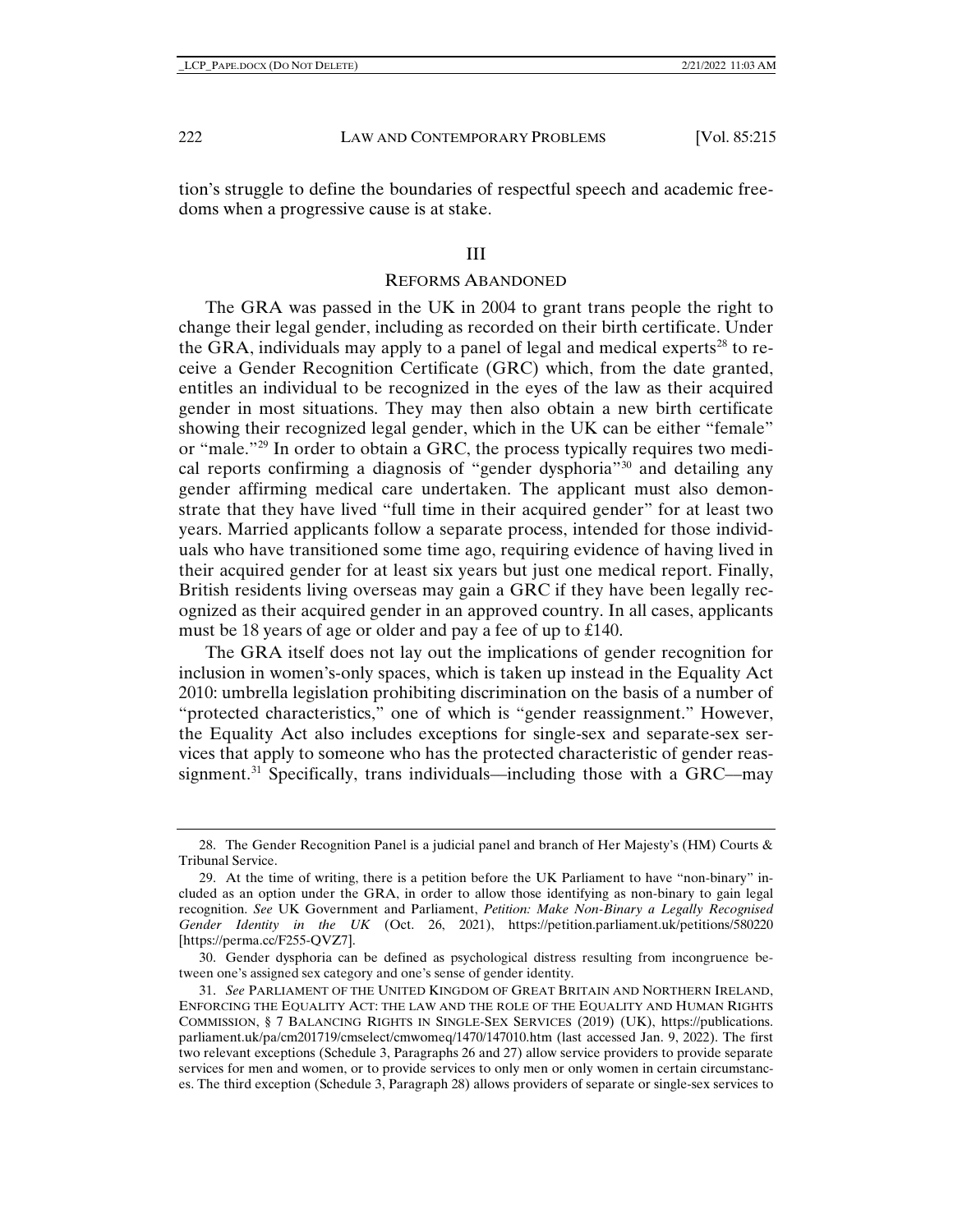be discriminated against in the form of exclusion from a single-sex service, so long as it is deemed by the service provider to be "a proportionate means of meeting a legitimate aim."[32](#page-8-0) For example, trans people can legally be excluded from single-sex sport, if deemed necessary to uphold "fair competition" or "the safety of competitors."[33](#page-8-1) Service providers are advised to take the person's legal gender into account, including possession of a GRC, but to also consider the potential "impact" on other service users. Here government documentation commonly cites domestic violence refuges for women as a relevant example, as well as support services for women survivors of rape, echoing an association that TERF opposition to trans inclusion in women's only spaces has long sought to establish.[34](#page-8-2)

The GRA was considered ground-breaking when it was originally introduced, being the first such legislation in the world to not require sterilization. However, the UK trans community has raised numerous concerns about the existing gender recognition process. LGBTQ+ advocates argue that the requirement that trans people (twice) obtain a formal diagnosis of gender dysphoria is often experienced by such individuals as pathologizing, since it constructs their sense of self as a form of mental illness.<sup>[35](#page-8-3)</sup> Concerns have also been raised regarding the length, complexity, and cost of the process, which is argued to prevent many trans people in the UK from pursuing a GRC. As evidence for this, some estimates show that fewer than one in ten British trans people have achieved legal recognition.[36](#page-8-4)

By 2015, such critiques were finding support within the UK government. The very first report published by the Women and Equalities Committee after its establishment in 2015 focused on the issue of "trans equality," noting that "[a] litmus test for any society that upholds the principles of fairness and equality is the extent to which it supports and protects the rights and interests of every citizen, even the most marginalised groups."[37](#page-8-5) With regard to the GRA, the report stated that the existing gender recognition process "pathologizes trans

provide a different service to, or to exclude, someone who has the protected characteristic of gender reassignment.

<span id="page-8-0"></span><sup>32.</sup> PARLIAMENT OF THE UNITED KINGDOM OF GREAT BRITAIN AND NORTHERN IRELAND, MINISTER FOR WOMEN AND EQUALITIES, REFORM OF THE GENDER RECOGNITION ACT: GOVERNMENT CONSULTATION, 12, https://consult.education.gov.uk/government-equalities-office /reform-of-the-gender-recognition-act/user\_uploads/gra-consultation-document.pdf [https://perma.cc /MDZ7-Y8UT] (2018) (UK) [hereinafter Reform of the Gender Recognition Act].

<sup>33.</sup> Equality Act 2010, Part 14, § 195 (Eng.).

<sup>34.</sup> *See, e.g.*, Reform of the Gender Recognition Act, *supra* note 32.

<span id="page-8-3"></span><span id="page-8-2"></span><span id="page-8-1"></span><sup>35.</sup> *See, e.g.*, *A Vision for Change: Acceptance Without Exception for Trans People*, STONEWALL (2017), https://www.stonewall.org.uk/vision-change [https://perma.cc/9LPT-H375].

<span id="page-8-4"></span><sup>36.</sup> Stonewall, *Written Evidence submitted by Stonewall*, Reform of the Gender Recognition Act [GRA1575] (Nov. 2020), *available at* https://committees.parliament.uk/writtenevidence/17743/pdf/.

<span id="page-8-5"></span><sup>37.</sup> *See* HOUSE OF COMMONS WOMEN AND EQUALITIES COMMITTEE, TRANSGENDER EQUALITY: FIRST REPORT OF SESSION, 2015-16, (Dec. 8, 2015), *available at*  https://publications.parliament.uk/pa/cm201516/cmselect/cmwomeq/390/390.pdf (UK). The Women and Equalities Committee was appointed by the House of Commons in June 2015 to hold the Government Equalities Office accountable.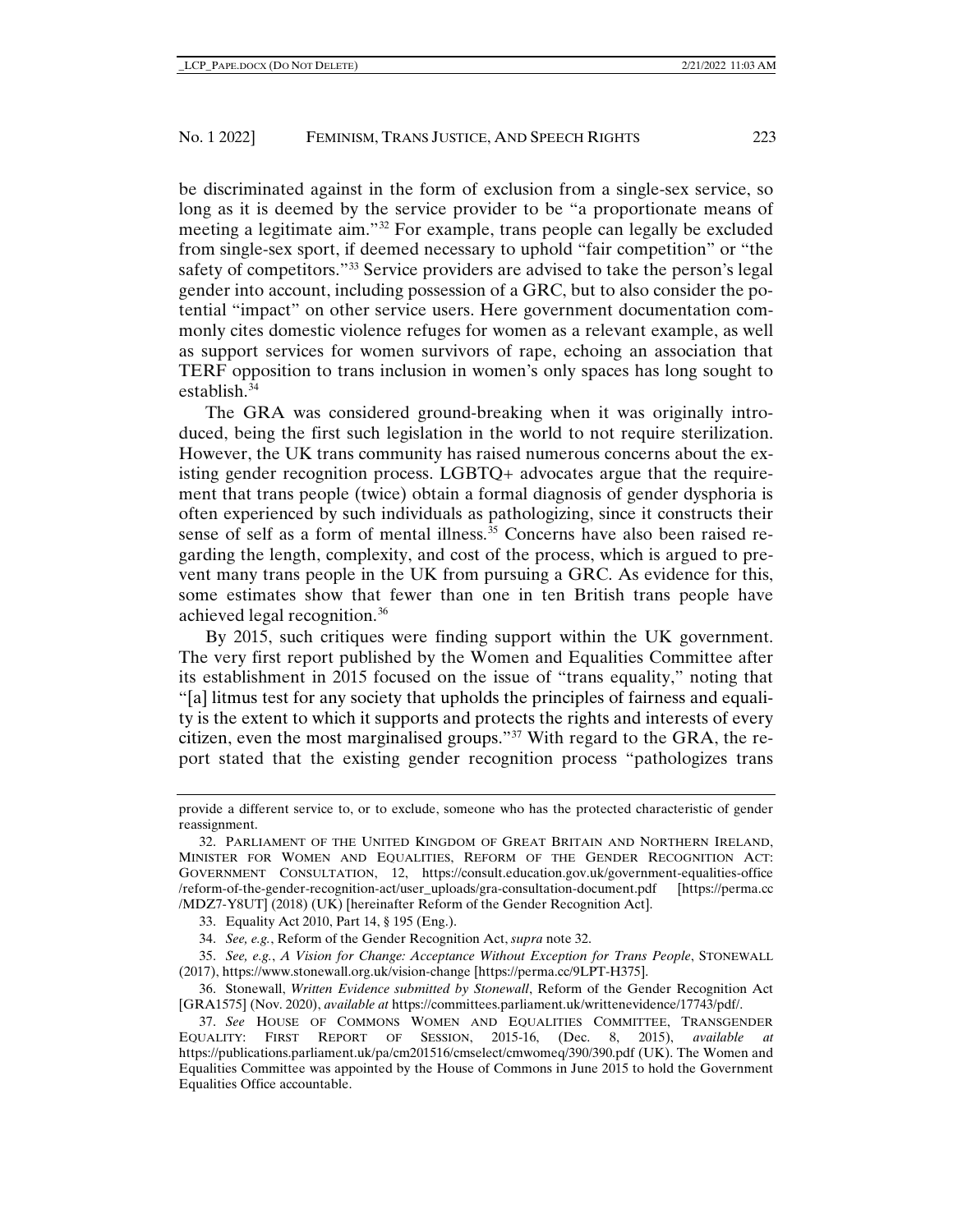identities and runs contrary to the dignity and personal autonomy of applicants," leading the committee to recommend that the government "update the Act, in accordance with the principle of gender self-declaration."<sup>[38](#page-9-0)</sup> In 2017, then British Prime Minister Theresa May announced that the government would indeed undertake a review of the GRA with the aim of identifying how to make the process of gender recognition less harmful and more accessible to trans people. To this end, a public consultation process was launched in 2018 that received over 100,000 responses. Respondents were invited to assess the existing criteria for gender recognition, including the requirement of a medical diagnosis of gender dysphoria, as well as reflect on "wider considerations," such as perceived implications for the single-sex exceptions within the Equality Act.[39](#page-9-1)

When the results of the consultation were published in 2020, they showed that the majority of respondents favored relaxing the criteria for obtaining a GRC, including dropping the requirements for a gender dysphoria diagnosis (64.1%), medical report (80.3%), and evidence of having lived in one's acquired gender for a period of time  $(78.6\%)$ .<sup>[40](#page-9-2)</sup> Yet a contrasting trend also emerged: a majority of respondents believed that trans access to single-sex spaces–– particularly sport and communal accommodation––would change as a result of the proposed revisions to the GRA. This was despite authorities and the survey itself clearly stating that the exceptions embedded in the Equality Act would remain unchanged. As emphasized by the UK Equality and Human Rights Commission, its "firm legal view" was that the proposed reforms to the GRA would "not erode the special status" of the single- and separate-sex provisions in the Equality Act. $41$ 

When the UK government—this time under the leadership of Boris Johnson––finally announced the outcome of the consultation in September 2020, they opted *not* to proceed with changes to the nation's gender recognition process, other than to change the fee (reduced to £5) and "modernize" the process by providing a downloadable version of the application form. The Women and Equalities Committee has since launched a new inquiry into the reform process for the GRA, with the aim of determining whether the government's decision to abandon more substantial reforms was appropriate. In April 2021, it was revealed that the Government Equalities Office––which oversees the UK government's actions on trans rights and recognition––had refused to provide oral

<sup>38.</sup> *Id.*

<span id="page-9-1"></span><span id="page-9-0"></span><sup>39.</sup> For example, respondents were asked if they thought the participation of trans people in sport would be affected by changing the Gender Recognition Act; *see* Reform of the Gender Recognition Act, *supra* note 32.

<span id="page-9-2"></span><sup>40.</sup> Daniel King, Carrie Paechter, & Maranda Ridgway, *Gender Recognition Act: Analysis of Consultation Responses,* GOV'T EQUALITIES OFF. (Sep. 2020), *available at*  https://assets.publishing.service.gov.uk/government/uploads/system/uploads/attachment\_data/file /919890/Analysis\_of\_responses\_Gender\_Recognition\_Act.pdf.

<span id="page-9-3"></span><sup>41.</sup> *Our Statement on Sex and Gender Reassignment: Legal Protections and Language*, EQUALITY AND HUMAN RIGHTS COMMISSION (July 30, 2018), https://www.equalityhumanrights.com/en/our-work /news/our-statement-sex-and-gender-reassignment-legal-protections-and-language [https://perma.cc /B98D-NHTV].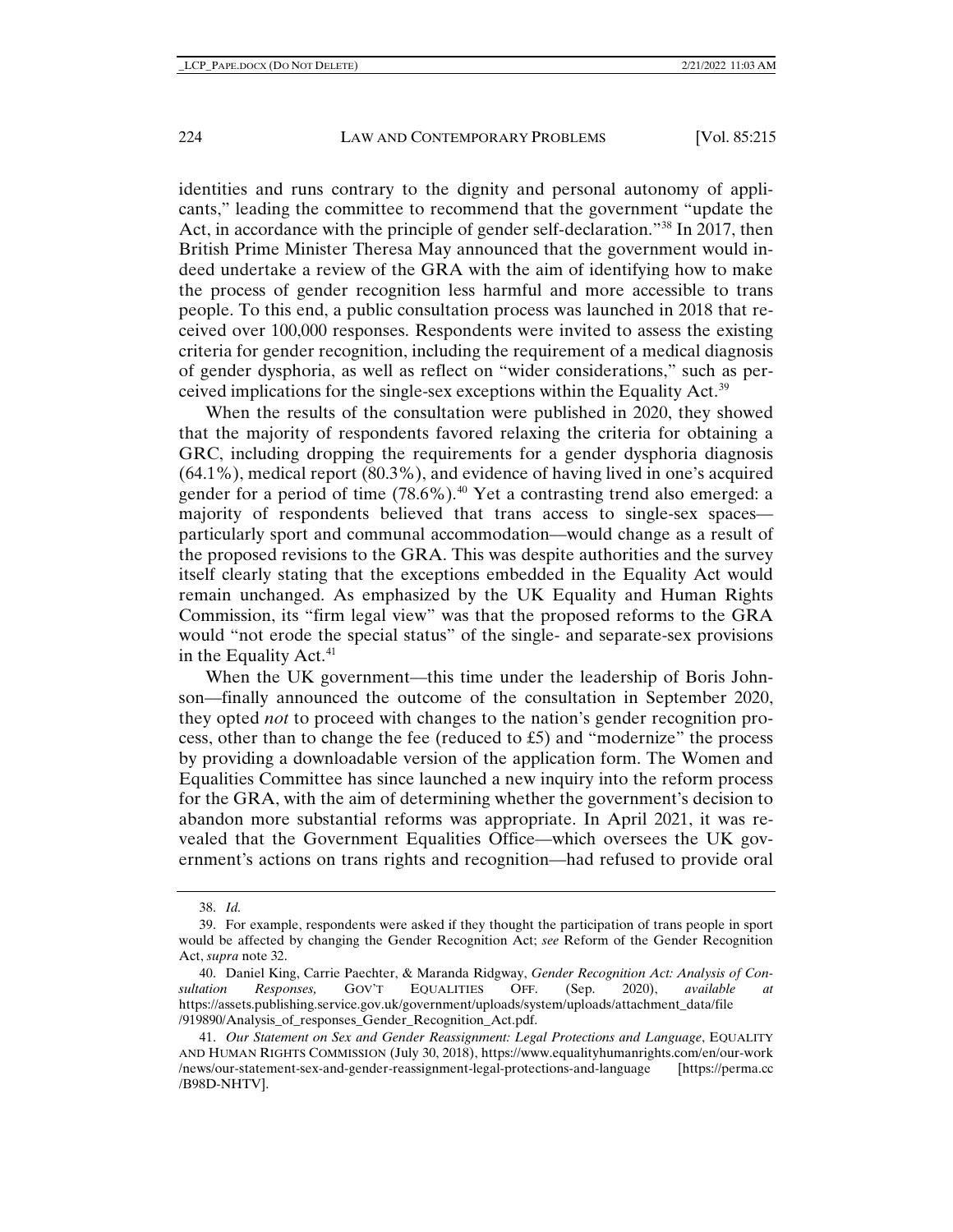evidence to the inquiry.<sup>[42](#page-10-0)</sup> The fractious debate thus continues, and as I will explore below, feminist organizations have been centrally involved in its unfolding.

#### IV

## GENDER BACKLASH, UK STYLE

Several European countries have recently experienced an upsurge in anti-gender sentiment,<sup>[43](#page-10-1)</sup> targeting not only initiatives for gender equality and women's rights but in some cases also gender studies as a field, branding it ideological and unscientific.[44](#page-10-2) In an interesting parallel development, numerous feminists in the UK have recently attacked "gender identity" as a threat to women's rights and equality. In the wake of the proposed changes to the GRA, the British public has witnessed an increasingly fierce and polarized public debate, in which numerous purportedly pro-women (and pro-lesbian) organizations and voices have portrayed the sanctity of women's-only spaces as under threat. While the public visibility of this variety of feminism was already increasing prior to Prime Minister May's initial announcement of the GRA review in May  $2017<sup>45</sup>$  $2017<sup>45</sup>$  $2017<sup>45</sup>$  this process appears to have catalyzed the formal organization of feminists opposed to the expanded recognition of gender identity and trans inclusion.

In contrast with trans-inclusive feminists who see trans women *as women*, and therefore experience no conflict when welcoming trans women into women's-only spaces, those in the UK who question the legitimacy of gender identity as the basis of state recognition believe that biological and developmental factors (e.g., not only one's social experiences as a woman, but one's embodied experiences as "female") are significant enough that in certain circumstances (e.g., sport) cis and trans women ought to be treated as separate categories with distinct needs. At the more extreme end, proponents of this variety of feminism in the UK have gone so far as to suggest that trans women remain biologically

<span id="page-10-0"></span><sup>42.</sup> *See* @Commonswomequ, TWITTER (June 11, 2021, 11:54 AM), https://mobile.twitter.com /commonswomequ/status/1403289637075013639?lang=ar-x-fm [https://perma.cc/F2SB-KUWB] ("Today we have published letters between our Chair & the Minister for Equalities, @KemiBadenoch, in which the Minister has refused our invitation to give evidence to our Reform of the Gender Recognition Act inquiry.").

<span id="page-10-1"></span><sup>43.</sup> This backlash is not typically focused on the sex/gender distinction *per se*; rather, it is targeting efforts to address gender inequality more broadly, with a particular focus on women's sexual and reproductive rights and health, sex education, and LGBTQ+ rights.

<span id="page-10-2"></span><sup>44.</sup> *See, e.g*.*,* David Paternotte, *Gender Studies and the Dismantling of Critical Knowledge in Europe*, AM. ASS'N OF UNIV. PROFESSORS (Fall 2019), https://www.aaup.org/article/gender-studies-anddismantling-critical-knowledge-europe [https://perma.cc/9X8C-9SUW]; Resolution on Experiencing Backlash in Women's Rights and Gender Equality in the EU, EUR. PARL. DOC. P8\_TA(2019)0111 (2019).

<span id="page-10-3"></span><sup>45.</sup> *See, e.g.*, Maev Kennedy, *Jenni Murray: Trans Women Shouldn't Call Themselves 'Real Women*,*'* THE GUARDIAN (Mar. 5, 2017), https://www.theguardian.com/society/2017/mar/05/jenni-murraytransgender-not-real-women-sunday-times-magazine [https://perma.cc/XB6X-YDU3]; Campbell, *Censorship*, *supra* note 8.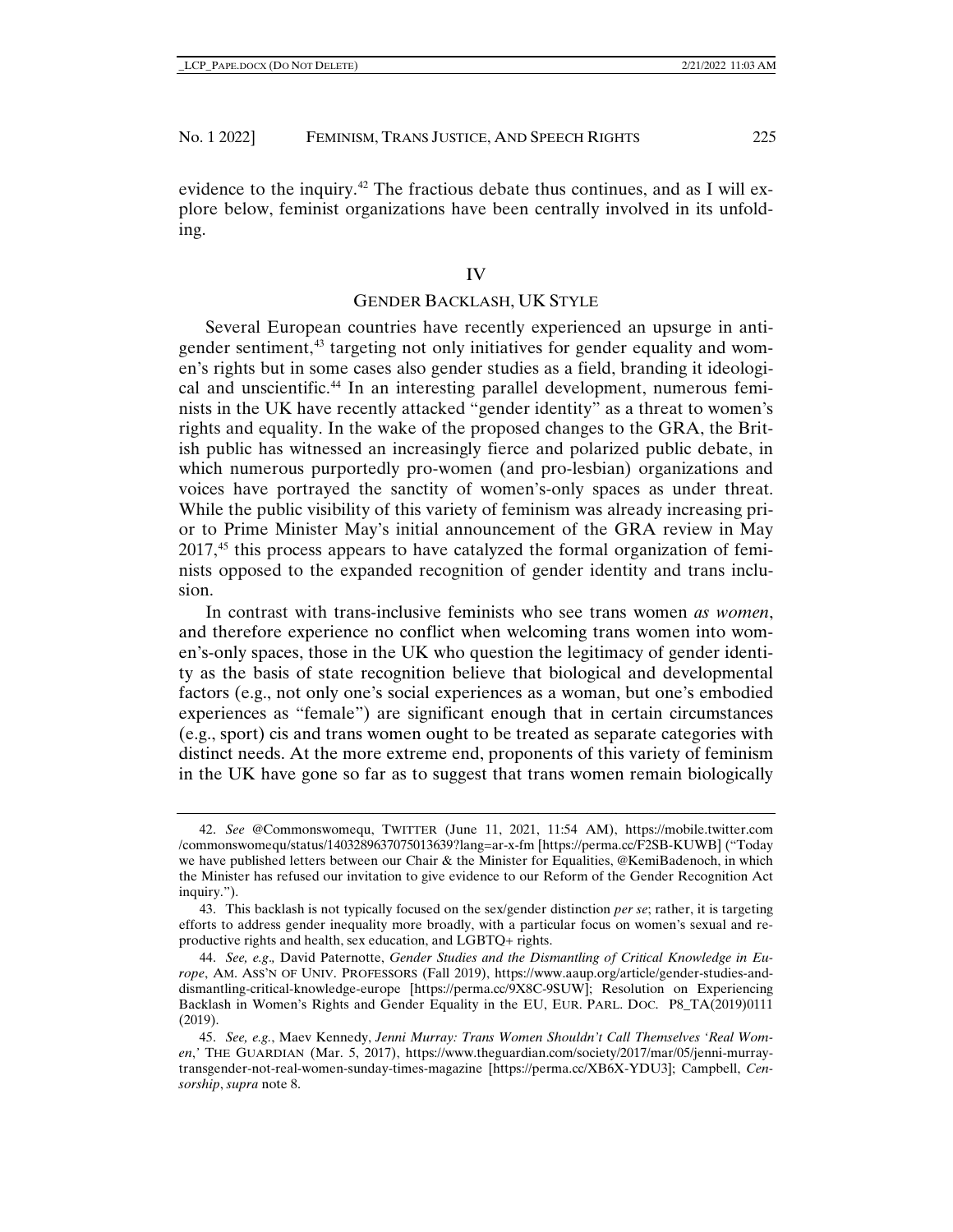and socially male and constitute masculine intruders in women's-only spaces.<sup>46</sup> Some have also categorically opposed the adoption of gender inclusive lan-guage, taking terms such as "cisgender" as an affront to "real" women.<sup>[47](#page-11-1)</sup>

Two of the most active organizations in this space, Fair Play for Women (FPFW) and A Woman's Place UK (WPUK), were established in 2017 in the months following the announced GRA review. WPUK was originally envisaged as "a campaign formed specifically to ensure women's voices are heard in the debate around proposals to change the Gender Recognition Act," with particular concern about protecting "women-only services and spaces."[48](#page-11-2) FPFW emerged as "a campaigning and consultancy group which raises awareness, provides evidence and analysis, and works to protect the rights of women and girls in the UK,["49](#page-11-3) including what it sees as the "dangerous consequences" for wom-en of the proposed GRA reforms.<sup>[50](#page-11-4)</sup> Similar organizations taking up "women's rights" as supposedly at stake in the proposed GRA reforms include Sex Matters (established 2020), Standing for Women (2018), Keep Prisons Single Sex (2020), FiLiA (2015), and Sex in the Census (2021), as well as thinktank MurrayBlackburnMacKenzie (2018). According to one campaign surrounding the single-sex provisions in the Equality Act, "being forced into universal unisex inclusion will effectively mean losing [women's and girl's] rights and widen sex inequality."[51](#page-11-5) These organizations are thus characterized by their effort to uphold a biological distinction between cis and trans women and a framing that pits (cisgender) "women's rights" against those of the trans community. Such organizations have sought to claim the voice of scientific reason and authority in a debate that they suggest "is often clouded by emotion,"[52](#page-11-6) with their advocacy promoting a range of new experts on sex difference and its relationship to women's rights and safety.<sup>[53](#page-11-7)</sup>

<span id="page-11-0"></span><sup>46.</sup> *See, e.g.*, *Women in Prison*, FAIR PLAY FOR WOMEN, https://fairplayforwomen.com/campaigns /prisons/ [https://perma.cc/Y4JS-6FBU] (describing trans women in prison system as "male prisoners" with male-type crime propensity, especially sex offending, which the organization argues places cisgender women prisoners at risk of assault).

<span id="page-11-1"></span><sup>47.</sup> *See, e.g.*, *Freedom of Speech*, SEX MATTERS, https://sex-matters.org/where-sex-matters /freedom-of-speech/ [https://perma.cc/64NB-J5WS] (defending the use of gendered terms and pronouns as a form of freedom of speech).

<span id="page-11-2"></span><sup>48.</sup> *Woman's Place UK: Home*, WOMAN'S PLACE UK (Mar. 18, 2018), https://womansplaceuk.org/ [https://perma.cc/3NAH-AQ5N].

<sup>49.</sup> FAIR PLAY FOR WOMEN, https://fairplayforwomen.com/ [https://perma.cc/2M96-CFQ7].

<span id="page-11-4"></span><span id="page-11-3"></span><sup>50.</sup> *The Impact of GRA Reform on UK Prisons*, FAIR PLAY FOR WOMEN (Feb. 27, 2018), https://fairplayforwomen.com/impact-gra-reform-uk-prisons/ [https://perma.cc/PHP3-YZ27].

<span id="page-11-5"></span><sup>51.</sup> *Campaign for the Right to Choose Single Sex*, SEX MATTERS, http://www.sexmatters.org.uk /sexmatters.pdf.

<span id="page-11-6"></span><sup>52.</sup> *Archived Home Page*, FAIR PLAY FOR WOMEN (Apr. 26, 2018), https://web.archive.org/web /20180426174837/https:/fairplayforwomen.com/.

<span id="page-11-7"></span><sup>53.</sup> *See e.g.*, Woman's Place UK, *A Woman's Place is on the Podium: Emma Hilton*, YOUTUBE (July 18, 2019), https://www.youtube.com/watch?v=pzg9QtQelR8 (last accessed Jan. 9, 2022) (Emma Hilton, a developmental biologist, has been elevated by WPUK and FPFW as an expert on sex differentiation in the context of sport).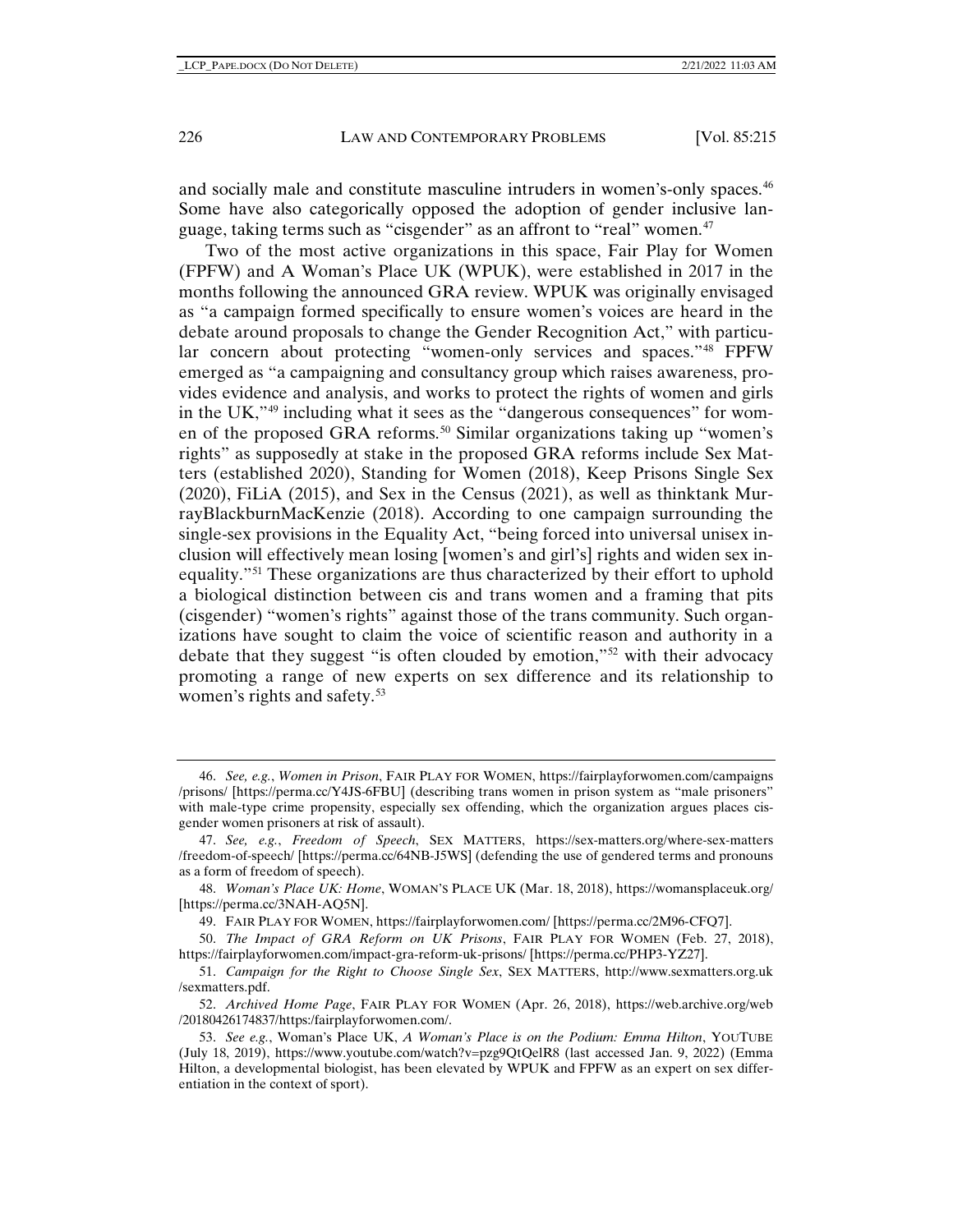Central to this epistemic project is a commitment to reclaiming "biological sex"––argued to be overwhelmingly binary (female or male) and fixed at birth– –as the foundation of womanhood and the rightful basis of state recognition and protection, coupled with the parallel move of discrediting gender (and "gender identity" in particular).<sup>[54](#page-12-0)</sup> For example, FPFW describe their work as focused on "being a human of the female sex, not gender. Gender doesn't mean sex. Sex can't be changed."[55](#page-12-1) According to Sex Matters, "there are two sexes: female and male."[56](#page-12-2) In their submission to the 2018 GRA reform consultation, WPUK argued that "it is not possible to literally change sex" and thus "the law must up-hold ... exemptions for those who are biologically female."<sup>[57](#page-12-3)</sup> The LGB Alliance (established in 2019) applies this logic to the rights of lesbian women, believing "same-sex" attraction to be rooted in biological categories and lesbian women to thus be at risk of losing their right to freely exercise their sexual pref-erence should gender identity become the legal basis of womanhood.<sup>[58](#page-12-4)</sup>

In contrast with sex, gender—and especially gender identity—is presented as "a feeling but not a biological fact."[59](#page-12-5) In their response to the proposed changes to the GRA, for example, FiLiA argued that de-medicalizing the gender recognition process would embed "a nebulous concept of internal gender identity" in legislation.<sup>[60](#page-12-6)</sup> In language that bears a striking resemblance to the wider anti-gender movement, FiLiA also described being "aware of a growing concern in society about the prevalence of 'gender ideology.'["61](#page-12-7) Some such feminist organizations are aligning with efforts to prevent trans youth from accessing gender-affirming care, including the work of Transgender Trend, which describes such care as "an experiment" $62$  and has called into question statistics showing higher suicide rates amongst trans youth.<sup>[63](#page-12-9)</sup> In trans adults, gender iden-

<span id="page-12-0"></span><sup>54.</sup> *See* Sally Hines, *Sex Wars and (Trans) Gender Panics: Identity and Body Politics in Contemporary UK Feminism*, SOCIO. R. 68, 699–717 (tracing the fraught history of efforts to tie womanhood to biological notions of difference); *TERF Wars*, *supra* note 19 at 677-698 (describing the centrality of biological sex to this variety of feminism).

<span id="page-12-1"></span><sup>55.</sup> *Archived About FPFW Page*, FAIR PLAY FOR WOMEN (Sept. 9, 2017), https://web.archive.org /web/20170909005223/https:/fairplayforwomen.com/about-fair-play-for-women.

<span id="page-12-2"></span><sup>56.</sup> SEX MATTERS, https://sex-matters.org/ [https://perma.cc/3VH2-QHF6] (last visited Nov. 5, 2021) ("Sex matters in law and in life. It shouldn't take courage to say so.").

<span id="page-12-3"></span><sup>57.</sup> *WPUK Submission to UK Government's GRA Consultation*, WOMAN'S PLACE UK (Mar. 30, 2020), https://womansplaceuk.org/wpuk-submission-uk-government-gra-consultation/ [https://perma.cc /T3W2-YX6C].

<sup>58.</sup> LGB ALLIANCE, https://lgballiance.org.uk/ (last visited Dec. 27, 2019).

<span id="page-12-5"></span><span id="page-12-4"></span><sup>59.</sup> *Sex-Based Discrimination: An Interview With British Olympic Swimmer Sharon Davies*, WOMAN'S PLACE UK (Dec. 3, 2019), https://womansplaceuk.org/2019/12/03/sex-based-discriminationan-interview-with-british-olympic-swimmer-sharron-davies [https://perma.cc/S6CB-TCJT].

<span id="page-12-6"></span><sup>60.</sup> FiLiA, *Written Evidence Submitted by FiLiA,* Gender Recognition Act Reform Consultation [GRA0803] (Nov. 2020), *available at* https://committees.parliament.uk/writtenevidence/16818/pdf/ [hereinafter *Written Evidence Submitted by FiLiA*].

<sup>61.</sup> *Id.*

<span id="page-12-8"></span><span id="page-12-7"></span><sup>62.</sup> *See About Us*, TRANSGENDER TREND, https://www.transgendertrend.com/about\_us/ [https://perma.cc/GY2E-5LV6].

<span id="page-12-9"></span><sup>63.</sup> *See Suicide Facts and Myths*, TRANSGENDER TREND https://www.transgendertrend.com/thesuicide-myth/ [https://perma.cc/R9GJ-HMY4]; *compare* Nuno Nodin, Elizabeth Peel, Allan Tyler, &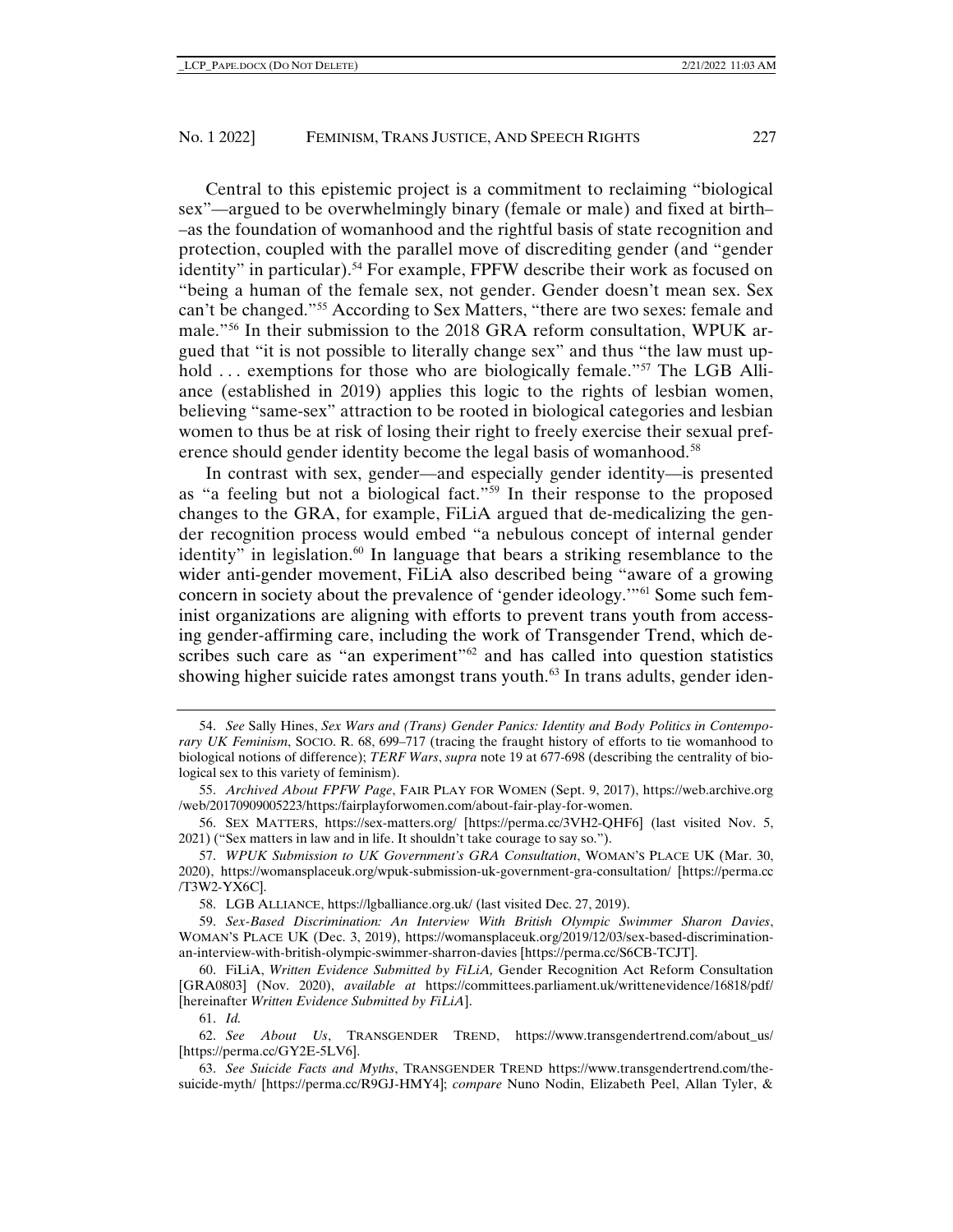tity is frequently portrayed by this variety of feminism as fraudulent and open to exploitation. According to FPFW, for example, the proposed revisions to the GRA would "have dangerous consequences," since "any male prisoner will be able to change his legal sex to female and become eligible for transfer into a women's prison."[64](#page-13-0) Sex Matters has published claims that "certain men are jumping on the trans bandwagon to access, and harm, very vulnerable women in prison."[65](#page-13-1) The centrality of this opposition to gender identity (and even gender theory/studies more broadly) is reflected in the label "gender critical feminism": the name often claimed today by organizations and individuals associated with this variety of feminism in the UK.<sup>[66](#page-13-2)</sup>

Though arguably still marginal within feminist thought and activism, it appears that feminists opposed to an expansion of trans rights and inclusion are having an impact on policymaking circles in the UK context. In December 2017, at the invitation of Conservative MP David Davies, both WPUK and FPFW presented their perspective on the proposed changes to the GRA before parliament. Several other federal politicians, including MP Miriam Cates (Conservative Party), have been claimed as sympathizers towards and even voices for this feminist movement.<sup>[67](#page-13-3)</sup> For the 2018 GRA consultation process, FPFW generated 18% of the responses received.<sup>[68](#page-13-4)</sup> In 2021 and on the heels of the GRA "victory" for trans-opposed feminists, FPFW successfully led a separate campaign to oppose changes to the collection of census data on "sex category" in the UK, which had been slated to be broadened in order to allow respondents to list their sex as described in any legal document. The efforts of such organizations may also have had meaningful impacts on wider public opinion: support for trans people to change the sex on their birth certificate fell from 58 to 53% between 2016 and 2019, while the proportion of women willing to share restrooms with trans people also fell from 72 to 66%. Such shifts in public opin-

Ian Rivers, *The RaRE Research Report: LGB&T Mental Health - Risk and Resilience Explored*, PACE (2015), http://www.queerfutures.co.uk/wp-content/uploads/2015/04/RARE\_Research\_Report\_PACE \_2015.pdf [https://perma.cc/SV6X-4RXC] [hereinafter RaRE Research Report].

<span id="page-13-0"></span><sup>64.</sup> *The Impact of GRA Reform on UK Prisons*, FAIR PLAY FOR WOMEN (Feb. 27, 2018), https://fairplayforwomen.com/impact-gra-reform-uk-prisons/.

<span id="page-13-1"></span><sup>65.</sup> *Prisons*, SEX MATTERS, https://sex-matters.org/where-sex-matters/prisons/ [https://perma.cc /398J-2PRL].

<span id="page-13-2"></span><sup>66.</sup> *See, e.g.,* Kathleen Stock, *The Importance of Referring to Human Sex in Language*, 66 LAW & CONTEMP. PROBS., no. 1 (2022); and Susanna Rustin, *Feminists Like Me Aren't Anti-Trans - We Just Can't Discard the Idea of 'Sex,'* THE GUARDIAN (Sep. 30, 2020), https://www.theguardian.com /commentisfree/2020/sep/30/feminists-anti-trans-idea-sex-gender-oppression [https://perma.cc/BB2V-JSTX] (arguing that it is not transphobic to claim that women's lives are influenced by physical differences between female and male bodies); *but see TERF Wars*, *supra* note 19 at 677–98 (describing "gender critical" feminists as a direct extension of TERF lineage and ideology).

<span id="page-13-3"></span><sup>67.</sup> @SexMattersOrg, TWITTER (Oct. 11, 2021, 4:17 PM), https://twitter.com/sexmattersorg/status /1447657506038329350 [https://perma.cc/9N5D-L3E4] ("Miriam Cates MP dares to be powerful").

<span id="page-13-4"></span><sup>68.</sup> Daniel King, Carrie Paechter, & Maranda Ridgway, *Gender Recognition Act: Analysis of Consultation Responses,* GOV'T EQUALITIES OFF. (Sep. 2020), https://assets.publishing.service.gov.uk /government/uploads/system/uploads/attachment\_data/file/919890/Analysis\_of\_responses\_Gender \_Recognition\_Act.pdf [https://perma.cc/CT4U-U2P6].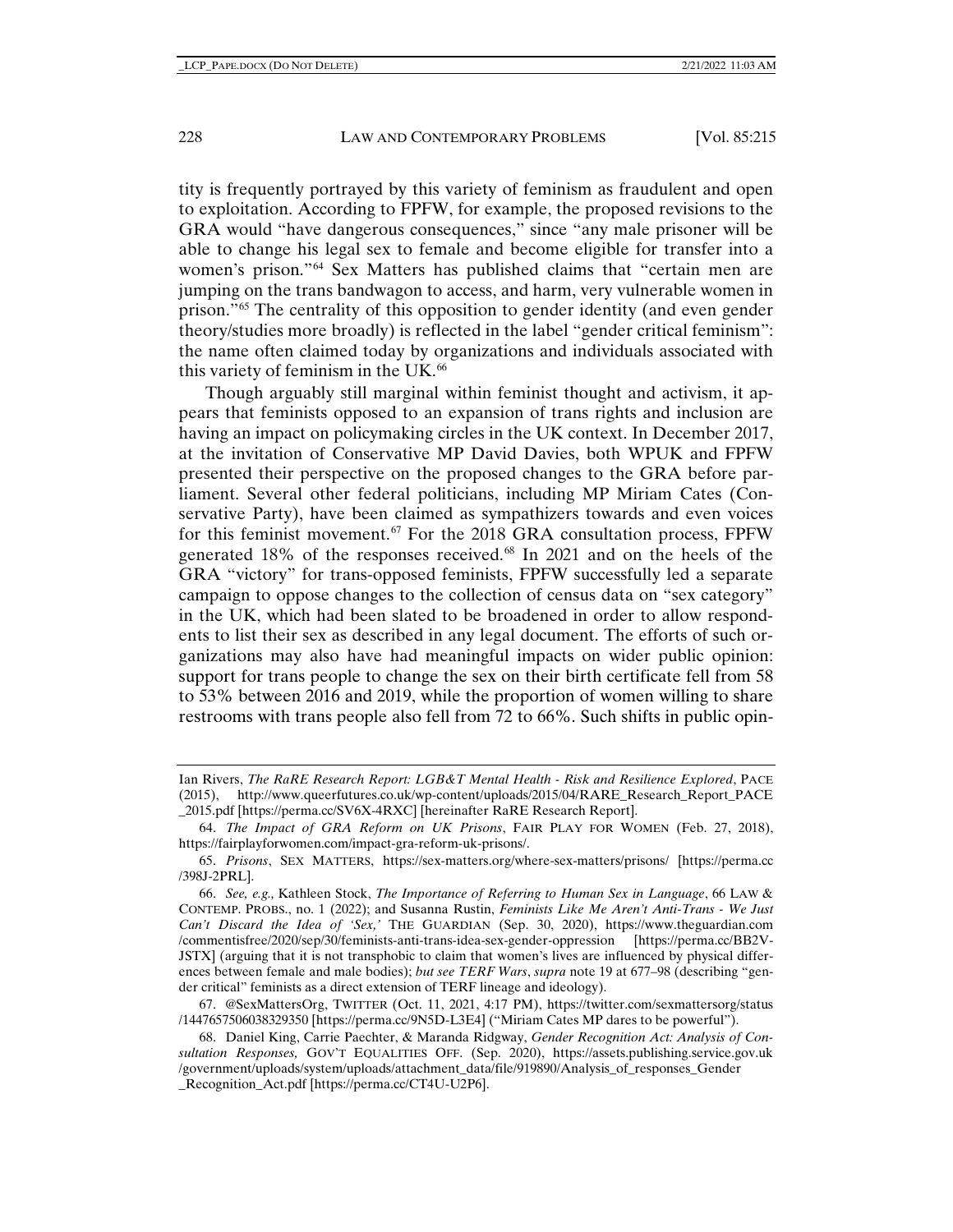ion are worrying for the British trans community, for whom existing rates of violence, discrimination, and mental health struggles are already disproportionately high.[69](#page-14-0) More broadly, some commentators in the UK have argued that this variety of feminist mobilization is proving valuable to far right political agendas: according to Sophia Siddiqui, deputy editor of the Institute of Race Relations journal *Race & Class*, such feminists are "[playing] into the hands of far-right street forces and extreme-right electoral parties which would like to abolish anti-discrimination protections altogether. $\cdot^{\eta}$  It is on these grounds that advocates for trans rights have often demanded the de-platforming of trans-exclusive feminists, which has evolved into a focus of public debate in its own right.

# $\overline{V}$

# ESSENTIALISM: A PROTECTED CHARACTERISTIC?

Maya Forstater of St Albans, Hertfordshire, was a visiting fellow and tax expert at the Center for Global Development (CGD), a thinktank, until her contract was not renewed in March 2019. This followed Forstater tweeting her concern that recognizing "males" as women would make womanhood "a meaningless concept" and "undermine women's rights  $\&$  protections."<sup>[71](#page-14-2)</sup> Forstater, who later founded Sex Matters, challenged her dismissal at the London Central employment tribunal in 2019 on the grounds that hers was a protected belief under section 10 of the Equality Act 2010. The trial judge in this case sided with CGD, stating that Forstater's views were "absolutist," "not worthy of respect in a democratic society," and "incompatible with the human rights of others."[72](#page-14-3) In response to the ruling, Forstater declared that it "removes women's rights and the right to freedom of belief and speech" and subjects "women and men who speak up for objective truth … to aggression, bullying, no-platforming and economic punishment."[73](#page-14-4) Author J.K. Rowling tweeted her support for Maya, objecting to a decision that "force[s] women out of their jobs for stating that sex is

<sup>69.</sup> *See, e.g.*, RaRE Research Report, *supra* note 63.

<span id="page-14-1"></span><span id="page-14-0"></span><sup>70.</sup> *See* Vic Parsons, *So-called 'Gender-Critical' Feminists are 'Peddling the Far-Right Agenda,' Warns Institute of Race Relations*, PINK NEWS (June 7, 2021), https://www.pinknews.co.uk/2021/06/07 /gender-critical-feminism-far-right-agenda-institute-race-relations-trans-transphobia/ [https://perma.cc /84F5-8BES].

<span id="page-14-2"></span><sup>71.</sup> Maya Forstater (@MForstater), TWITTER (Sep. 3, 2018, 6:08 PM), https://twitter.com /mforstater/status/1036375232062337025?lang=en [https://perma.cc/TRE9-83G5] ("I share the concerns of @fairplaywomen that radically expanding the legal definition of 'women' so that it can include both males and females makes it a meaningless concept, and will undermine women's rights & protections for vulnerable women & girls.").

<span id="page-14-3"></span><sup>72.</sup> Maya Forstater v. Centre for Glob. Dev. Euro. (2019) Employment Tribunals Case No. 2200909/2019 (Eng.); Maya Forstater v. Centre for Glob. Dev. Euro. (2021) EAT Appeal No. UKEAT /0105/20/JOJ (Eng.)

<span id="page-14-4"></span><sup>73.</sup> *See* Owen Bowcott, *Judge Rules Against Researcher Who Lost Job Over Transgender Tweets*, THE GUARDIAN (Dec. 18, 2019), https://www.theguardian.com/society/2019/dec/18/judge-rules-againstcharity-worker-who-lost-job-over-transgender-tweets (last accessed Jan. 9, 2022).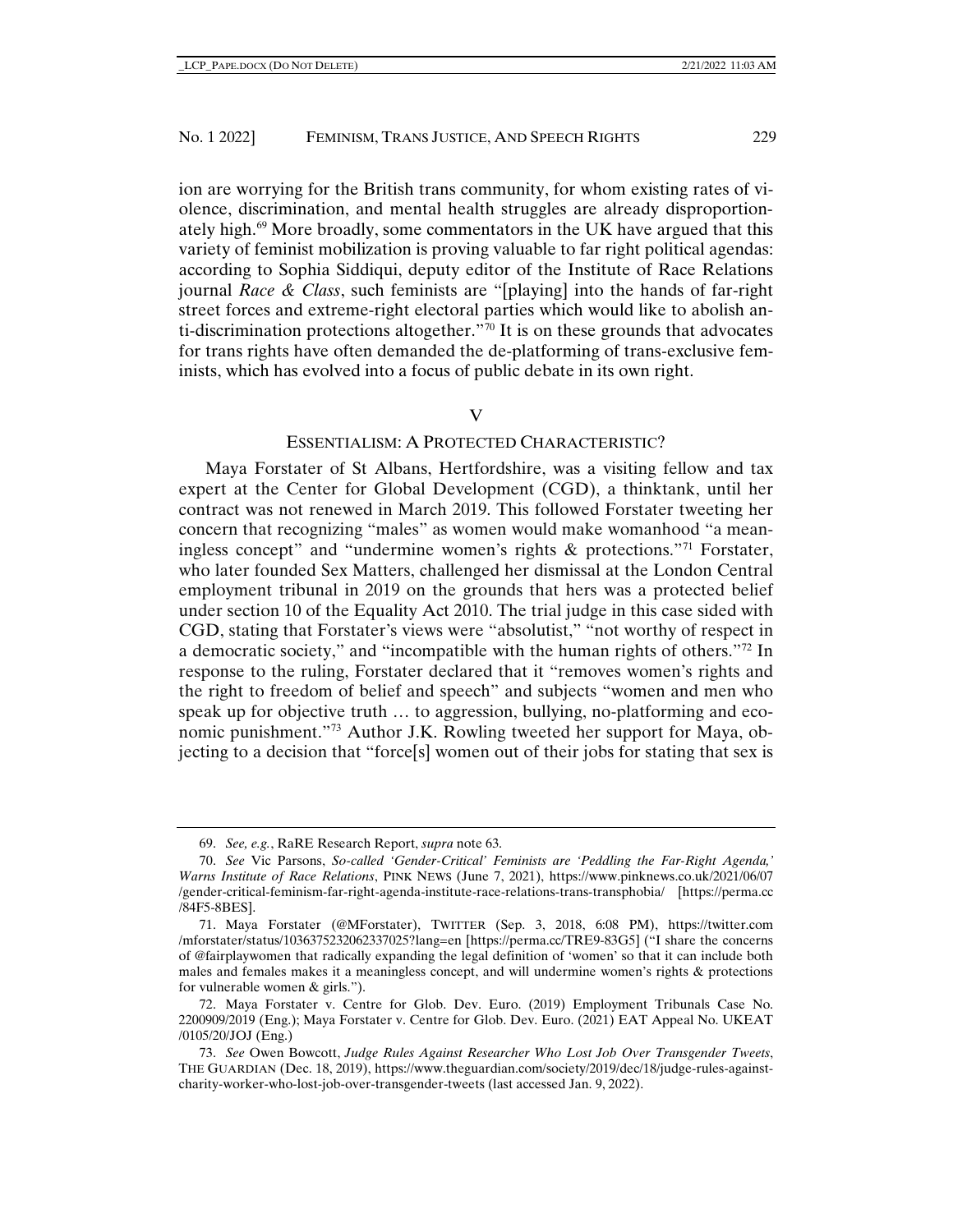real."[74](#page-15-0) Forstater would later win her appeal against the decision, with both the Equality and Human Rights Commission and Index on Censorship intervening to support the view that "gender-critical beliefs" were indeed legally protected.[75](#page-15-1)

Via cases such as Forstater's, the question of whether "biological sex" ought to be recognized by the state as foundational to women's specific lived experiences (however diverse these are in practice) has escalated into one of the defining issues in UK debates surrounding the limits to and politics of speech rights. In the process, (cisgender) women's right to speech has become associated with the "truth" of "sex itself." Put differently, "freedom of speech" now implicates the right of cisgender women to voice their belief that their assigned sex category (female) warrants special recognition as immutable and consequential. Particularly in the context of the proposed GRA reforms, trans-exclusive feminist individuals and organizations have sought to frame cisgender women as the victims of censorship by over-reaching gender ideological extremists, as well as overlooked as key stakeholders by decision-making bodies, thereby pitting trans rights against the freedoms and speech rights of cis women.

WPUK was formed specifically in response to what organizers perceived as "politically motivated violence aimed at silencing women and shutting [them] out of political discussion,"[76](#page-15-2) with the organization calling for the expression of (cisgender) women's voices to be "actively facilitated by those with civic or legal responsibility for promoting equality."[77](#page-15-3) FPFW describes their purpose as to "provide the safe platform" for (cisgender) women to "voice their concerns" about trans inclusion, given such women "are afraid to speak out, and fear their jobs and reputation if they do."[78](#page-15-4) In their response to the GRA consultation, FiLiA called upon the UK government to reaffirm "a commitment to freedom of speech and freedom of conscience in this respect."<sup>[79](#page-15-5)</sup> The organization suggested that cisgender women constitute a "less often heard or purposefully silenced" group on this issue, arguing further that "there is a tendency to centre the concerns of the person transitioning, yet there are other people involved for whom this has a devastating effect"—in their view, the partners of trans women and their children. Such organizations have also sought to link cisgender wom-

<span id="page-15-0"></span><sup>74.</sup> J.K. Rowling (@jk\_rowling), TWITTER (Dec. 19, 2019, 7:57 AM), https://twitter.com/jk\_rowling /status/1207646162813100033 [https://perma.cc/4Q2P-XPUJ] ("Dress however you please. Call yourself whatever you like. Sleep with any consenting adult who'll have you. Live your best life in peace and security. But force women out of their jobs for stating that sex is real? #IStandWithMaya #ThisIsNotADrill").

<sup>75.</sup> *Forstater v. CGD*, *supra* note 8.

<span id="page-15-2"></span><span id="page-15-1"></span><sup>76.</sup> *See* Linda Bellos et al., *Violence Has No Place in Transgender Debate,* THE GUARDIAN (Sept. 24, 2017), https://www.theguardian.com/world/2017/sep/24/violence-against-women-transgender-debate [https://perma.cc/XQE3-KUBZ].

<span id="page-15-3"></span><sup>77.</sup> *Women Have the Right to Self-Organise*, WOMAN'S PLACE UK, https://womansplaceuk.org /women-have-the-right-to-self-organise/ [https://perma.cc/X84U-GAVA].

<span id="page-15-5"></span><span id="page-15-4"></span><sup>78.</sup> *Our Aim*, FAIR PLAY FOR WOMEN, https://fairplayforwomen.com/about-us/our-aim/ [https://perma.cc/9FDN-8B9D].

<sup>79.</sup> *Written Evidence Submitted by FiLiA*, *supra* note 60.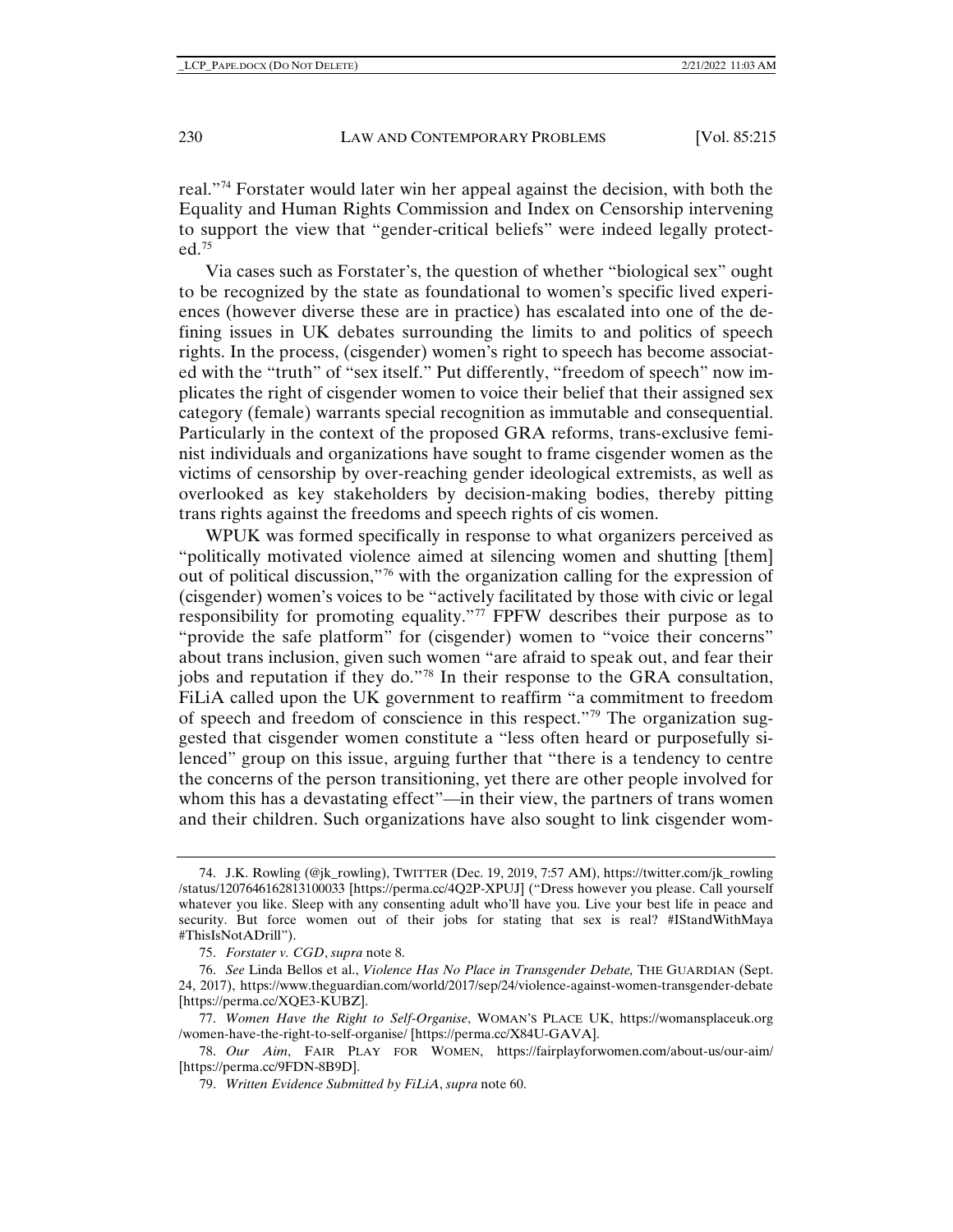en's freedoms to the right to reject gender inclusive language. For example, Sex Matters has suggested that "people asserting their rights to single sex services should be able to do so in plain English and without the barrier of having to perform the mental gymnastics requ ired to avoid 'misgendering' or 'deadnaming."<sup>80</sup>

British universities have emerged as a key battleground for the deplatforming of feminists committed to an exclusive biological definition of womanhood, with various academics experiencing penalties for promoting perspectives that have the potential to harm trans communities. This is a phenomenon that predates the proposed changes to the GRA legislation and has since intensified. In 2015, *The Guardian* published a letter by 130 prominent feminists, including many academics, expressing their concern about several cancelled appearances of feminist speakers on British university campuses, includ-ing Germaine Greer because of her open hostility towards trans women.<sup>[81](#page-16-1)</sup> The letter stated that "universities have a particular responsibility to resist this kind of bullying" and to "affirm their support for the basic principles of democratic political exchange."[82](#page-16-2) During one lecture at Cardiff University later that same year, Greer doubled down on her essentialist views and showed why trans communities had reason to be concerned, allegedly stating that a woman is not "a man without a cock," and that "if you didn't find your pants full of blood when you were 13 there's something important about being a woman you don't know."[83](#page-16-3)

Another prominent academic facing "de-platforming," Sussex University professor and philosopher Kathleen Stock, rose to prominence in 2018 when she penned a piece in *The Economist* arguing against self-identification as the basis for being recognized as a trans woman (whom she contrasted with those she termed "natal women"). $84$  When the publication of this stance prompted outcry from trans allies, Stock and 53 other academics turned to *The Guardian* to state their fear that an "ideologically driven attack" was suppressing "proper academic analysis and discussion of the social phenomenon of transgenderism."[85](#page-16-5) Most recently, following calls for the University of Sussex to dismiss Stock––and a statement by the Sussex chapter of the University and College

<span id="page-16-1"></span><span id="page-16-0"></span><sup>80.</sup> *Freedom of Speech*, SEX MATTERS, https://sex-matters.org/where-sex-matters/freedom-ofspeech/ [https://perma.cc/F3EU-7RRY].

<sup>81.</sup> Campbell, *Censorship*, *supra* note 8.

<sup>82.</sup> *Id.*

<span id="page-16-3"></span><span id="page-16-2"></span><sup>83.</sup> *See* Steven Morris*, Germaine Greer Gives University Lecture Despite Campaign to Silence Her,* THE GUARDIAN (Nov. 18, 2015), https://www.theguardian.com/books/2015/nov/18/transgenderactivists-protest-germaine-greer-lecture-cardiff-university [https://perma.cc/4BPY-UGXX].

<span id="page-16-4"></span><sup>84.</sup> Kathleen Stock, *Changing the Concept of "Woman" Will Cause Unintended Harms*, ECONOMIST (Jul. 6, 2018), https://www.economist.com/open-future/2018/07/06/changing-the-conceptof-woman-will-cause-unintended-harms (last accessed Jan. 9, 2022).

<span id="page-16-5"></span><sup>85.</sup> Kathleen Stock et al., *Academics are being Harassed Over Their Research Into Transgender Issues,* THE GUARDIAN (Oct. 16, 2018), https://www.theguardian.com/society/2018/oct/16/academics-arebeing-harassed-over-their-research-into-transgender-issues (https://perma.cc/FA69-75GS) [hereinafter Stock, *Academics Harassed Over Research*].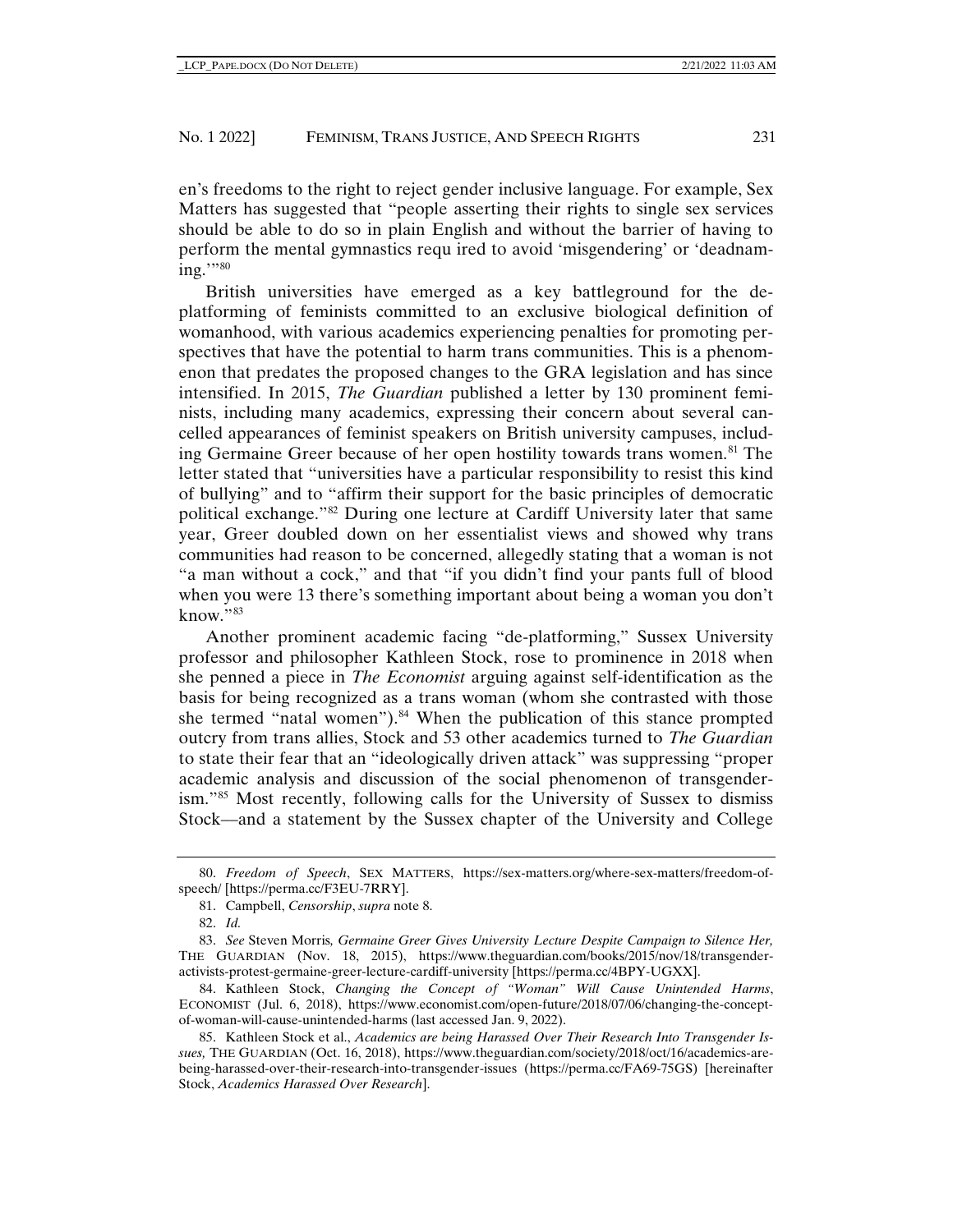Union calling on the university management to "take a clear and strong stance against transphobia"––the university's Vice Chancellor dismayed the school's LGBTQ+ community by siding with her, saying "we cannot and will not tolerate threats to cherished academic freedoms and will take any action necessary to protect the rights of our community.["86](#page-17-0)

Kathleen Stock and Germain Greer are not isolated examples: the ranks of academic feminism in the UK appear to have numerous feminists opposed to gender-based definitions of womanhood, putting feminists––and universities–– on the frontline of the "culture wars" dividing the country.[87](#page-17-1) And while academics may currently be able to legally justify their opposition to the full recognition of trans women, university administrators sympathetic to the trans community find themselves caught between their values and the law. Essex University offers a revealing example. After conducting an investigation in 2021 into the cancellation of two feminist speakers known to oppose the expansion of trans rights and inclusion, Professors Jo Phoenix and Rosa Freedman, the university came to the conclusion that LGBTQ+ advocacy organization Stonewall (which had advised the university that gender-critical academics could legally be excluded from the university) had provided an "incorrect summary of the law," since "gender identity or trans status" are not protected characteristics under the Equality Act 2010.<sup>[88](#page-17-2)</sup> The university proceeded to issue apologies to the two professors, only to offend the university's trans and nonbinary students.<sup>[89](#page-17-3)</sup> As then stated by the university leadership, "in meeting our obligations to respect academic freedom and freedom of speech within the law, we have given the impression that we might not care about the lived reality of trans and non-binary people."[90](#page-17-4) With British universities on notice from the nation's conservative leaders, who have urged vice chancellors to do more to "champion free speech" while the government considers "how to further strengthen it," such dilemmas appear likely to intensify.[91](#page-17-5)

<span id="page-17-0"></span><sup>86.</sup> Nadeem Badshah, *University Defends 'Academic Freedoms' After Calls to Sack Professor,* THE GUARDIAN (Oct. 7, 2021), https://www.theguardian.com/education/2021/oct/07/university-defendsacademic-freedoms-after-calls-to-sack-professor [https://perma.cc/UL2X-QFE9].

<sup>87.</sup> *See, e.g.*, Stock, *Academics Harassed Over Research*, *supra* note 85.

<span id="page-17-2"></span><span id="page-17-1"></span><sup>88.</sup> Anthony Forster, *Review of Two Events Involving External Speakers,* ESSEX BLOGS (May 17, 2021), https://www.essex.ac.uk/blog/posts/2021/05/17/review-of-two-events-with-external-speakers [https://perma.cc/SM7V-LCUA].

<span id="page-17-3"></span><sup>89.</sup> Anthony Forster, *Our Commitment to our Trans and Non-Binary Staff and Students,* STAFF BLOGS (July 2, 2021), https://www.essex.ac.uk/blog/staff/posts/2021/07/02/our-commitment-to-ourtrans-and-non-binary-community?fbclid=IwAR2wwfA6iv0PJjNBzEqRRfjCtsASyukYYWnkF4N jJVP3ZcA6lmAuo0OR3UY [https://perma.cc/QH8F-XB3L].

<sup>90.</sup> *Id.*

<span id="page-17-5"></span><span id="page-17-4"></span><sup>91.</sup> Department for Education, *"Freedom of Speech is One of Those Fundamentals That Universities Are Looked Towards to Uphold and Protect"––The Education Secretary on the Importance of Free Speech,* BLOG: THE EDUC. HUB (Dec. 11, 2020), https://educationhub.blog.gov.uk/2020/12/11/freedomof-speech-is-one-of-those-fundamentals-that-universities-are-looked-towards-to-uphold-and-protectthe-education-secretary-on-the-importance-of-free-speech/ [https://perma.cc/5Y8A-HA8P].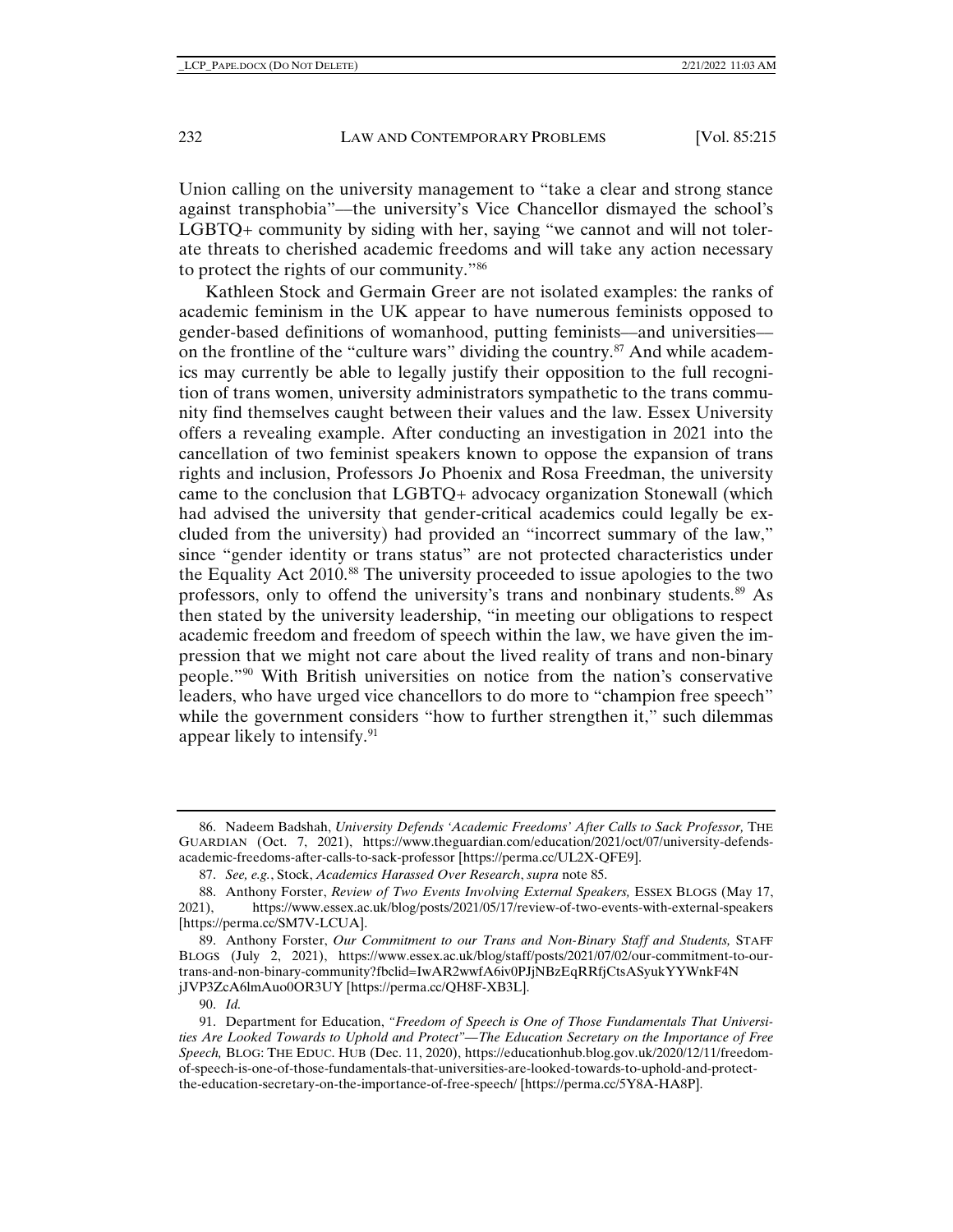#### VI

## THE US EXPERIENCE

While it is beyond the scope of this paper to offer a thorough comparison of feminist responses to the advancement of trans rights in the US and UK, it is worthwhile briefly reflecting on events unfolding in the US context through the lens of what has occurred in the UK in recent years, and to consider in particular on how the public expression of normative views on sex, gender, and womanhood intersects with US debates on the boundaries and politics of free speech. How is the trans rights debate different in the US, is feminist resistance to trans inclusion in women's-only spaces becoming organized in the same way, and with what consequences for policy and speech rights?

Certainly, the legislative focus of such debates is different. Whereas in the UK the major point of contestation has been the national process for gender recognition, no such legislation exists in the US context, where a complex patchwork of state and federal laws addresses various aspects of trans rights, recognition, and inclusion. Rather than the gender recognition process itself, the Equality Act debate concerns anti-discrimination laws and specifically whether and when gender identity should count as a protected characteristic. The Equality Act was first passed by the US House of Representatives in May 2019, but it was not taken up by the Senate. It passed the House again in Janu-ary 2021 and, at the time of this writing, is being considered by the Senate.<sup>[92](#page-18-0)</sup> Its overarching purpose is to amend the Civil Rights Act of 1964 by providing comprehensive protections against discrimination, including broadening the range of places or establishments to which nondiscrimination provisions would apply. LGBTQ+ rights are central to the legislation, which would for the first time ensure federal protections on the basis of not only "sex" as traditionally understood, but also gender identity and sexual orientation.<sup>[93](#page-18-1)</sup>

In between the first and second passage of the Equality Act in the House of Representatives, the Supreme Court ruled in *Bostock v. Clayton County* that the prohibition on sex discrimination provided in Title VII of the Civil Rights Act extended to sexual orientation and gender identity.<sup>[94](#page-18-2)</sup> As stated in the Court's opinion, "it is impossible to discriminate against a person for being homosexual or transgender without discriminating against that individual based on sex."[95](#page-18-3) Upon his inauguration in January 2021, President Biden issued an executive order directing all federal agencies to clarify that civil rights laws prohibit-ing sex discrimination also extend to sexual orientation and gender identity.<sup>[96](#page-18-4)</sup>

<span id="page-18-0"></span>While existing legislation in the US already prohibits discrimination on the basis of sex, what is meant by "sex" has to date gone undefined. The *Bostock*

<sup>92.</sup> Equality Act, H.R. 5, 117th Cong. (2021) [hereinafter Equality Act].

<sup>93.</sup> *Id.*

<sup>94.</sup> 140 S. Ct. 1731 (2021).

<sup>95.</sup> *Id.* at 9.

<span id="page-18-4"></span><span id="page-18-3"></span><span id="page-18-2"></span><span id="page-18-1"></span><sup>96.</sup> Exec. Order No. 13988, 86 Fed. Reg. 7023 (2021) (Jan. 20, 2021) [hereinafter Exec. Order No. 13988].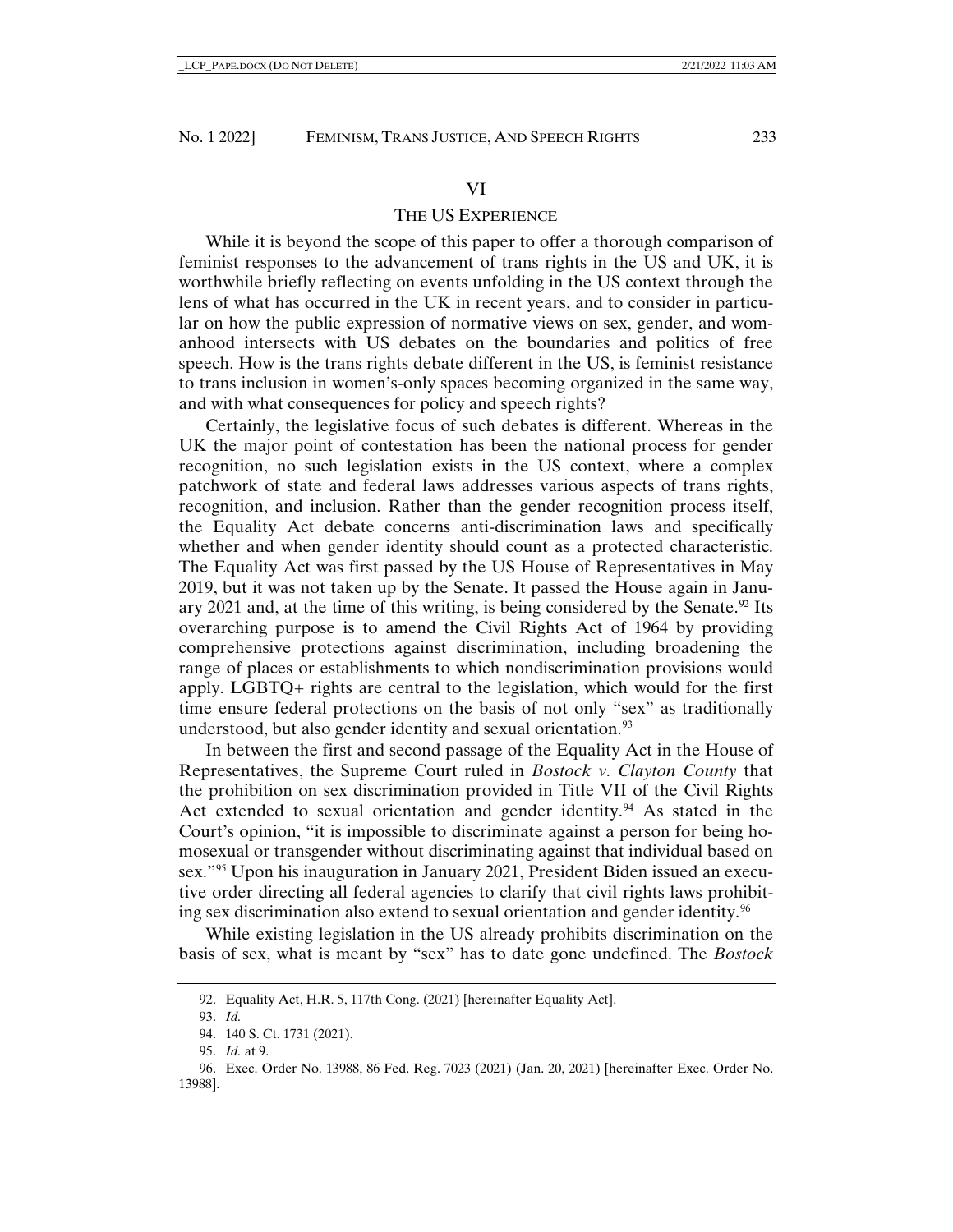ruling interpreted sex as "biological distinctions between male and female,["97](#page-19-0) using this as the basis to find that discrimination on the basis of sexual orientation or gender identity couldn't be done without first referencing that person's "biological" sex.[98](#page-19-1) By contrast, the Equality Act states that for the purposes of discrimination, the term "sex" can refer to: sex-based stereotypes; pregnancy, childbirth, or a related medical condition; sexual orientation or gender identity; and sex characteristics, including intersex traits.<sup>[99](#page-19-2)</sup> Advocates of this broadened definition argue that explicitly enshrining gender identity and sexual orientation as forms of sex-based discrimination will offer much-needed protections to trans people, who continue to experience high rates of violence, threats, and harassment, including verbal harassment and interrogation when using single-sex bathrooms.<sup>[100](#page-19-3)</sup> Yet this is precisely where US feminists opposed to trans inclusion in women's-only spaces take issue with the proposed legislation, since this definition of "sex" means no legal distinction could be made between bio-logical traits and one's gender identity.<sup>[101](#page-19-4)</sup>

A related concern for such feminists is the possibility of maintaining singlesex spaces and programs. It is not yet clear how the proposed legislation will affect the existence of sex-segregated spaces, including the single-sex provisions of Title IX. However, the Equality Act explicitly states that individuals may not be denied access to shared (and often single-sex) facilities like bathrooms and locker rooms on the basis of sex, thereby ensuring that discriminatory statelevel "bathroom bills" such as that signed into law in Tennessee in 2021 are overridden.<sup>[102](#page-19-5)</sup> Critics have seized on the fact that, unlike the UK Equality Act, the legislation proposed in the US currently does not specify any exceptions to this rule, meaning that it would be a form of discrimination to exclude trans women from women's-only spaces.<sup>[103](#page-19-6)</sup> It could also become unlawful to impose conditions on the participation of trans women in women's athletics, such as the testosterone limit currently mandated by the National Collegiate Athletic Asso-

<span id="page-19-4"></span>101. *See, e.g.*, *US Equality Act: Gender Identity Impact Summary*, WOMEN'S LIBERATION FRONT, https://static1.squarespace.com/static/5f232ea74d8342386a7ebc52/t/5f2b12d2bf4b780dd15ff37d /1596658386844/Equality-Act-HB5-2019-Summary-3-org-2-pager.pdf [https://perma.cc/RWU9-8HBF] [Women's Liberation Front, *US Equality Act*].

<sup>97.</sup> *Bostock*, 509 U.S. at 2.

<sup>98.</sup> Exec. Order No. 13988, *supra* note 96.

<sup>99.</sup> Equality Act, *supra* note 92.

<span id="page-19-3"></span><span id="page-19-2"></span><span id="page-19-1"></span><span id="page-19-0"></span><sup>100.</sup> Harvard T.H. Chan School of Public Health, *Poll Finds a Majority of LGBTQ Americans Report Violence, Threats, or Sexual Harrassment Related to Sexual Orientation or Gender Identity; One-Third Report Bathroom Harrassment,* HARV. T.H. CHAN NEWS (Nov. 21, 2017), https://www.hsph.harvard.edu/news/press-releases/poll-lgbtq-americans-discrimination/ [https://perma.cc/9WUU-FARJ].

<span id="page-19-6"></span><span id="page-19-5"></span><sup>102.</sup> Equality Act, *supra* note 92; *see also* Brandt et al. v. Rutlegde et al., Statement of Interest of the United States, Department of Justice (June 17, 2021), https://www.justice.gov/file/1405411 /download [https://perma.cc/4XQ6-3Y99] (stating that where sex-segregated spaces exist and are currently lawful in the US, there can be no discrimination within them on the basis of gender identity).

<sup>103.</sup> *See, e.g.*, Women's Liberation Front, *US Equality Act*, *supra* note 101.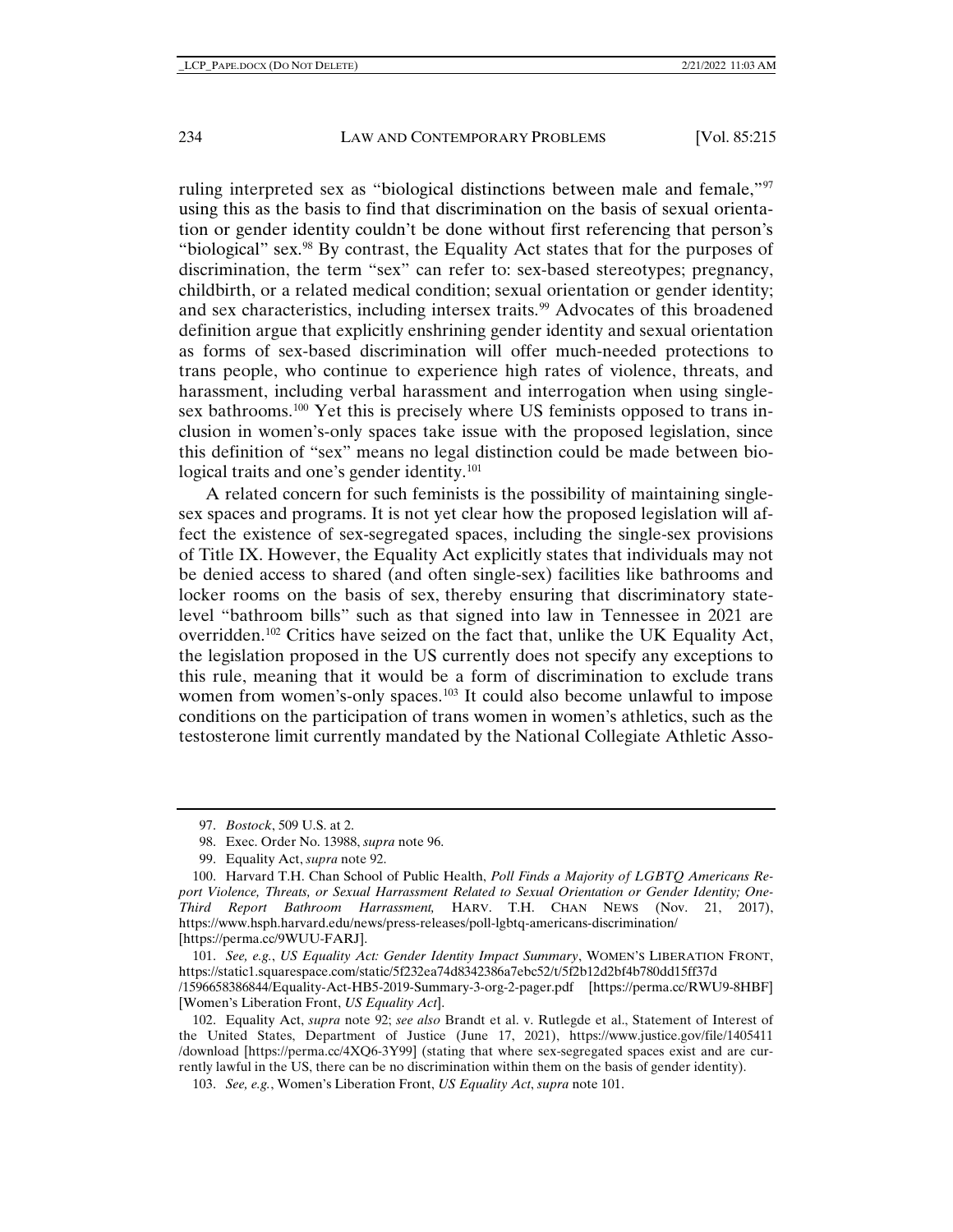ciation (NCAA).[104](#page-20-0) At the same time, the process for having one's gender identity legally recognized goes unspecified in the US Equality Act: will the stateby-state patchwork continue in this regard, or will federal identity documents such as passports––set to become more gender inclusive and accessible to trans people––suffice for protection and inclusion on the basis of gender identity?[105](#page-20-1)

In terms of the evolving landscape of mobilization in the US context, it appears that organized feminist resistance to trans inclusion in women's-only spaces is currently less developed than in the UK, though there are several key organizations that are seeking to engage elected officials and shape public discourse. These include two organizations focused on women's sport alone: Save Women's Sports (established in 2019) and the Women's Sports Policy Working Group (WSPWG) (established in 2021). Several others have defined their agenda more broadly to include women's-only spaces beyond sport, notably Women's Liberation Front (WoLF) (established 2014) and Hands Across the Aisle (2017). While the degree of opposition to trans inclusion does appear to vary across these organizations––WSPWG, for example, does support trans women's participation in women's sport under certain conditions<sup>[106](#page-20-2)</sup>—they have all sought to establish recognition of "biological sex" as a foundational "fact" of cisgender women's distinctive experiences in the world and hence as the basis of her separate inclusion in certain institutional spaces. As seen in the UK, feminists committed to a biological definition of womanhood have relied on appeals to the authority of science, particularly in the context of (cisgender) women's sport. For example, WSPWG argues that "science not ideology dictates the need for sex segregation in sports."[107](#page-20-3) Some such feminists, like Save Women's Sports founder Beth Stelzer, have used this claim to biological ascendancy to disparage trans women: "women are not a hormone level or costume to wear. Your sex is a fact about you that is observable at birth."<sup>[108](#page-20-4)</sup> While the antigender (identity and ideology) backlash appears to be more pronounced in the UK context, such sentiment is nevertheless visible amongst US-based organiza-

<span id="page-20-0"></span><sup>104.</sup> *See Frequently Asked Questions*, WOMEN'S SPORTS POL'Y WORKING GRP., https://womenssportspolicy.org/faq/#current-law [https://perma.cc/HLZ9-PQQG].

<span id="page-20-1"></span><sup>105.</sup> In June 2021, the U.S. Department of State announced that it was beginning a process to update procedures for the issuance of U.S. passports to permit self-identification and consider how to introduce non-binary and intersex categories.

<span id="page-20-2"></span><sup>106.</sup> *See Model State Statute: Inclusion of Transgender Girls and Women in Girls' and Women's Sports*, WOMEN'S SPORTS POL'Y WORKING GRP. (Apr. 15, 2021), https://womenssportspolicy.org/wpcontent/uploads/2021/04/WSPWG-Model-State-Statute.pdf [https://perma.cc/L43G-DHJY].

<span id="page-20-3"></span><sup>107.</sup> *Briefing Book: A Request to Congress and the Administration to Safeguard Girls' and Women's Sport & Include Transgender Athletes*, WOMEN'S SPORTS POL'Y WORKING GRP. 5 (Feb. 27, 2021), https://womenssportspolicy.org/wp-content/uploads/2021/02/Congressional-Briefing-WSPWG-Transgender-Women-Sports-2.27.21.pdf [https://perma.cc/ZW7F-99HZ] [hereinafter *Briefing Book*].

<span id="page-20-4"></span><sup>108.</sup> Beth Stelzer, *Stelzer on NBC Nightly, "They're Erasing the Definition of Women*,*"* SAVE WOMEN'S SPORTS BLOG (May 12, 2021), https://savewomenssports.com/about-us-1/f/stelzer-on-nbcnightly-%E2%80%9Cthey%E2%80%99re-erasing-the-definition-of-women%E2%80%9D (last accessed Jan. 9, 2022).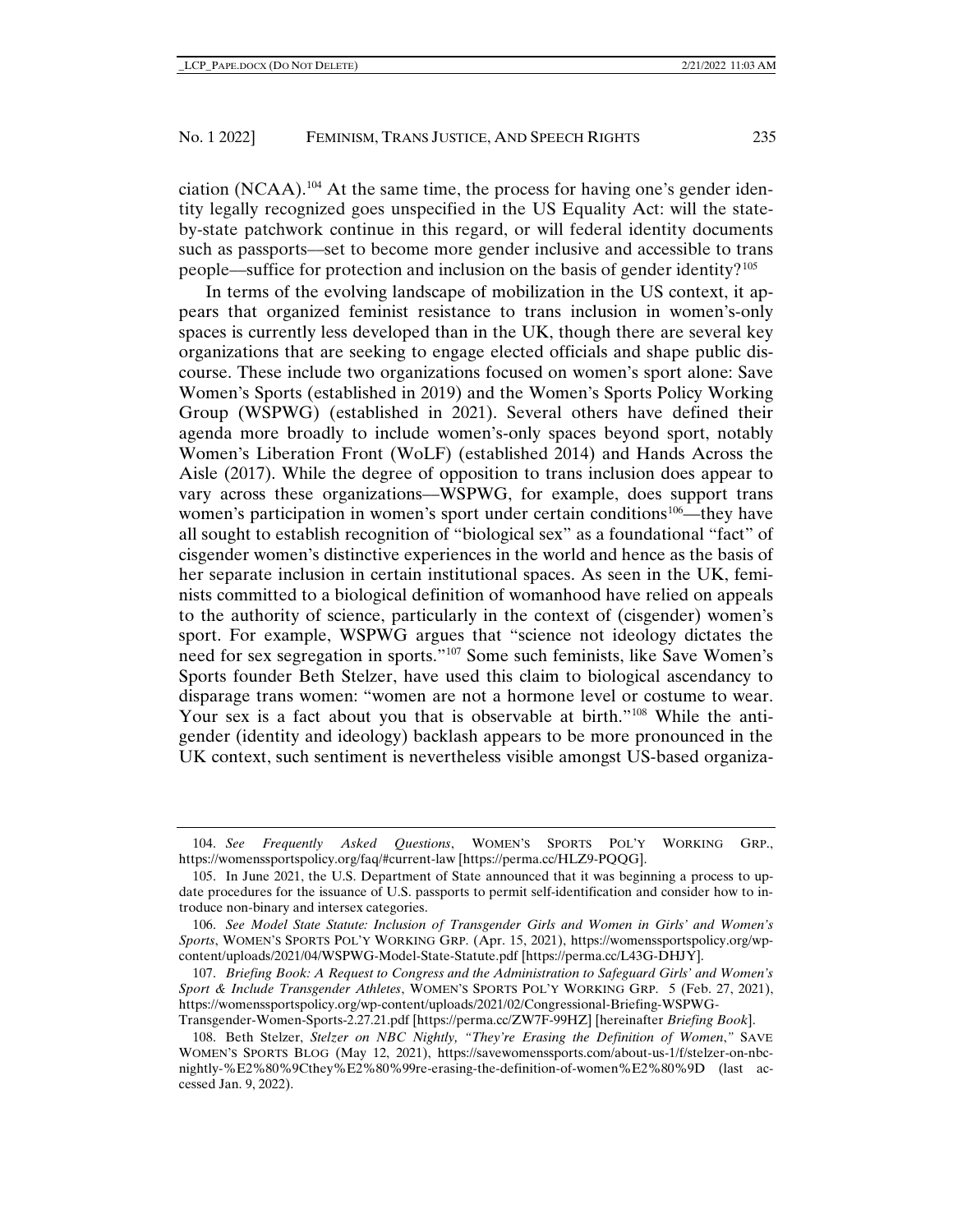tions: according to Hands Across the Aisle, for example, "gender is the problem, not the solution."[109](#page-21-0)

Perhaps the most notable departure from the UK experience of this variety of feminism is the clear focus on women's sport in the US context. While women's-only spaces such as prisons, shelters, and bathrooms do appear in the public debate surrounding trans rights in the US, the issue of women's sport has unquestionably consumed the bulk of the oxygen. This likely reflects the strong symbolic association of Title IX with girls' and women's sport in the US, which explains at least in part why the legislation has enjoyed strong bipartisan support over the decades since its passage.[110](#page-21-1) The bipartisan appeal of women's sport remains evident today: in 2020, several elected representatives sponsored legislation aimed at limiting trans participation in women's sport, including Representatives Gregory Steube and Markwayne Mullin (Republican) together with Tulsi Gabbard (Democrat).<sup>[111](#page-21-2)</sup> Mirroring the discourse of feminists opposed to an expansion of trans inclusion in sport, this proposed legislation has sought to define sex as "assigned at birth by a physician" and to exclude without exception those athletes "whose biological sex at birth is male" from sport for (cis-gender) women and girls.<sup>[112](#page-21-3)</sup>

Religious and otherwise conservative organizations have also emerged as "champions" of trans exclusion from women's sport and opponents of "gender identity," suggesting that the right-wing co-optation of feminist efforts to limit trans inclusion in women's-only spaces has indeed come to pass in the US context.[113](#page-21-4) Some such feminists have embraced this alliance. In 2020, the co-founder of Hands Across the Aisle, Miriam Ben-Shalom, participated in a panel sponsored by the Heritage Foundation entitled "Biology isn't Bigotry: Why Sex Matters in the Age of Gender Identity."[114](#page-21-5) Hands Across the Aisle actively endorses what they describe as a Christian perspective on biological sex and a binary ideology of gender difference, namely that "men and women are different at the deepest levels of their being."[115](#page-21-6) WoLF openly acknowledges their alliance with conservative groups, stating that "the gender lobby is willing to do anything to dismantle women's sex-based rights, and we need to be willing to

<sup>109.</sup> HANDS ACROSS THE AISLE, https://handsacrosstheaislewomen.com/.

<span id="page-21-1"></span><span id="page-21-0"></span><sup>110.</sup> Title IX: Building on 30 Years of Progress Before the Comm. on Health, Education, Labor, and Pensions, 107th Cong. 542 (2002).

<span id="page-21-2"></span><sup>111.</sup> *See* Protection of Women and Girls in Sports Act of 2020, H.R. 5603, 116th Cong. (2020); Protect Women's Sports Act of 2020, H.R. 8932, 116th Cong. (2020).

<sup>112.</sup> *Id.*

<span id="page-21-4"></span><span id="page-21-3"></span><sup>113.</sup> *See, e.g.*, *Should Men be Allowed to Compete in Women's Sports?*, ALLIANCE DEFENDING FREEDOM, https://adflegal.org/fairplay [https://perma.cc/7DR3-NSV5] [hereinafter ADF article].

<span id="page-21-5"></span><sup>114.</sup> *Biology Isn't Bigotry: Why Sex Matters in the Age of Gender Identity*, THE HERITAGE FOUND. (Feb. 16, 2017) https://www.heritage.org/marriage-and-family/event/biology-isnt-bigotry-why-sexmatters-the-age-gender-identity [https://perma.cc/32PP-G3D9].

<span id="page-21-6"></span><sup>115.</sup> *Gender Identity Harms Women*, HANDS ACROSS THE AISLE, https://handsacrosstheaislewomen.com/gender-ideology-harms-women/ [https://perma.cc/9MRX-496F].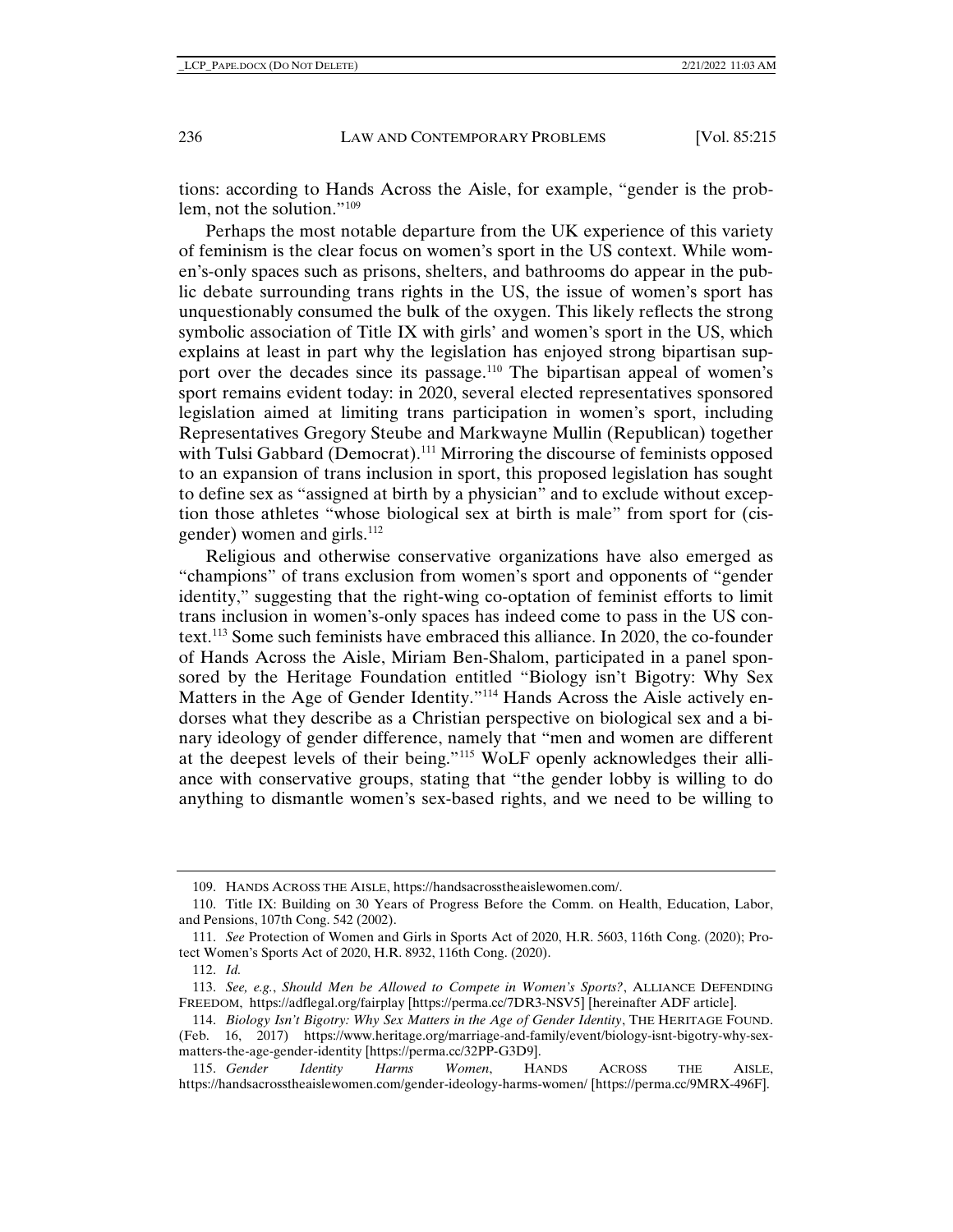fight back with all the tools available to us."[116](#page-22-0) This is despite many such conservative organizations being committed to curtailing women's reproductive rights, including Alliance Defending Freedom, which supported cisgender high school girls in Connecticut to take legal action against the participation of trans athletes in school-based competitions[.117](#page-22-1)

With "freedom of speech" also being a core pillar of the conservative agenda in the US, feminists opposing the expanded rights and inclusion of trans Americans may find further common ground with such organizations. While at the time of writing the speech freedoms of trans-opposed feminists is yet to develop into the same flashpoint issue as it is in the UK, there are signs that it is on the way to becoming so, including on US university campuses. This very masthead experienced a backlash of sorts when students learned that it would be publishing a contribution by British professor Kathleen Stock. In response, the journal's faculty board at Duke Law School stated that "*Law and Contemporary Problems* is committed to the vigorous and open exchange of ideas" and that cancelling Stock's contribution would be "inconsistent with the journal's core scholarly mission."[118](#page-22-2) In another example, when WoLF was selected to participate in a program of the University of Wisconsin Law School in 2021, the school's LGBTQ+ student organization objected, writing that WoLF "does not simply hold transphobic beliefs, they advocate for transphobic policies and engage in harmful acts of transphobia."[119](#page-22-3) While the school's leadership was sympathetic, stating that "inclusion is a core value of UW Law," they concluded that excluding WoLF from the program "would constitute viewpoint discrimination contrary to the First Amendment," and that "[a]s a public institution, we have an obligation to refrain from all forms of legally prohibited discrimina-tion."<sup>[120](#page-22-4)</sup> Like in the UK, then, US universities find themselves caught in the fray that has seen sex, gender, and womanhood transformed into the objects of speech and academic freedom debates.

<span id="page-22-0"></span><sup>116.</sup> *FAQ: Why Does WoLF Work With Conservatives?*, WOMEN'S LIBERATION FRONT, (Dec. 2, 2020) https://www.womensliberationfront.org/news/faq-wolf-work-with-conservatives [https://perma.cc /QSA7-F94M].

<sup>117.</sup> ADF article, *supra* note 113.

<span id="page-22-2"></span><span id="page-22-1"></span><sup>118.</sup> *See* Joe Patrice, *Student Staff Resign After Duke Law School Faculty Try to Force Anti-Trans Article Into Journal,* ABOVE THE LAW (Jun. 30, 2021), https://abovethelaw.com/2021/06/student-staffresign-after-duke-law-school-faculty-try-to-force-anti-trans-article-into-journal/?rf=1 [https://perma.cc /G2LE-RQAE]; *see also* Jonathan H. Adler, *Are Duke Law Faculty Forcing a Student-Run Journal to Publish an Offensive Article?*, REASON (Jun. 30, 2021), https://reason.com/volokh/2021/06/30/are-dukelaw-faculty-forcing-a-student-run-journal-to-publish-an-offensive-article/ [https://perma.cc/E4W5- GZAS].

<span id="page-22-3"></span><sup>119.</sup> QLaw Executive Board, *Statement Re: UW Law School's Inclusion of Transphobic Employer*, QLAW UNIV. OF WIS. L. SCH. (Jan. 29, 2021), *available at* https://drive.google.com/file/d /1WRSNsLV0DhCkVf1VUS6COCoOr\_bGhOAy/view.

<span id="page-22-4"></span><sup>120.</sup> *UW Law School Statement on Women's Liberation Front and Opposition to Discrimination Based on Gender Identity and Expression*, LAW SCH. NEWS (May 12, 2021) *available at*  https://secure.law.wisc.edu/newsletter/Features/UW\_Law\_School\_Statement\_on\_Women\_2021-01-30.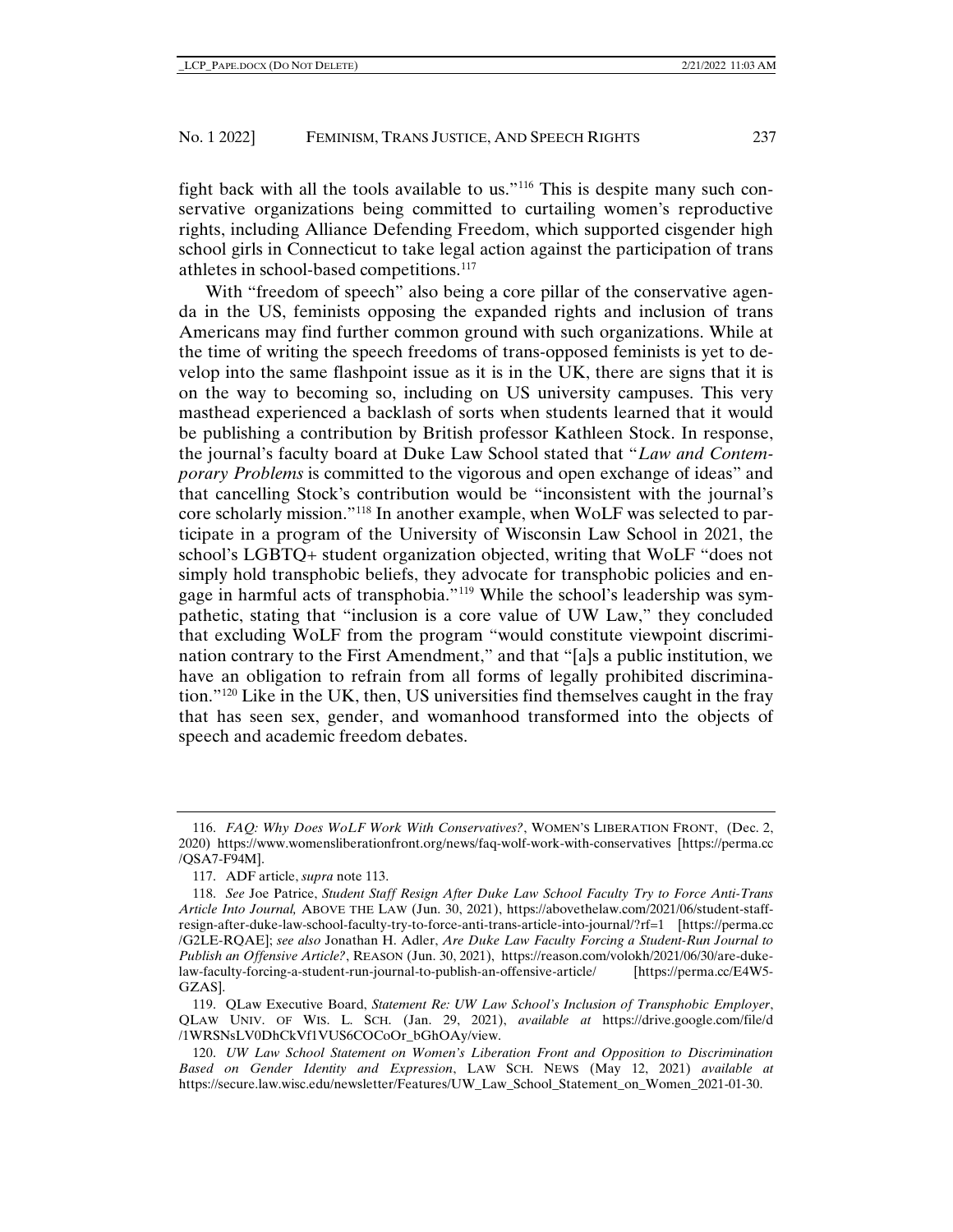#### VII

## CONCLUSION: WHITHER COMMON GROUND?

When J.K. Rowling began using her Twitter account to air her views on the biological distinctiveness of females, members of the Harry Potter cast joined those publicly condemning the author for failing to be an ally to the trans community. And yet, sales of the Rowling's Harry Potter books grew by 28% in the aftermath,<sup>[121](#page-23-0)</sup> begging the question: what are the consequences of de-platforming in the pursuit of social justice?<sup>[122](#page-23-1)</sup> The phenomenon has become a much discussed dynamic of the polarized debates surrounding many contemporary and value-laden issues such as climate change, racial justice, sexual harassment, election integrity, vaccines, and rights and protections for LGBTQ+ people. In both the UK and US (as elsewhere), de-platforming has resulted in individuals being dismissed or resigning from their workplace, Twitter accounts being suspended, talks on university campuses being cancelled, and boycotts of certain brands or businesses. Often generated via social media, this "bottom-up" form of collective action has emerged as a particularly important means for minoritized groups to hold more privileged and powerful voices to account, including for the public expression of harmful (or potentially harmful) viewpoints.[123](#page-23-2) According to the National Coalition Against Censorship, however, the strategy may ultimately do more harm than good to social justice causes.[124](#page-23-3) Certainly, in the case of trans rights and inclusion, there are signs in both the UK and US that the polarization and harms that characterize this debate are only deepening.

The purpose of this intervention has been to reflect on the complex relationship between social justice and speech rights from the perspective of feminism, and specifically feminist resistance to legislative agendas that would change institutional definitions of sex, gender, and womanhood. Ultimately, this variety of feminism has consequences not only for legislative outcomes––and, by extension, for the lives and flourishing of trans people––but also for how it positions feminism generally in relation to the state and within an increasingly polarized public sphere. What role will the issue of trans rights and recognition play in the stories that people come to tell about this moment in feminism, and what will be

<span id="page-23-0"></span><sup>121.</sup> *See* Mark Sweney, *Harry Potter Books Prove UK Lockdown Hit Despite JK Rowling Trans Rights Row*, THE GUARDIAN (Jul. 21, 2020), https://www.theguardian.com/business/2020/jul/21/jkrowling-book-sales-unaffected-by-transgender-views-row [https://perma.cc/73CN-P66T].

<span id="page-23-1"></span><sup>122.</sup> *See* Aja Romano, *Why We Can't Stop Fighting About Cancel Culture,* VOX (Aug. 25, 2020), https://www.vox.com/culture/2019/12/30/20879720/what-is-cancel-culture-explained-history-debate [https://perma.cc/ZUU5-5UUL] (discussing the limitations of de-platforming for the pursuit of mean-

<span id="page-23-2"></span>ingful change for social justice causes). 123. *See* Zack Beauchamp, *The "Free Speech Debate" Isn't Really About Free Speech,* VOX (July 22, 2020), https://www.vox.com/policy-and-politics/2020/7/22/21325942/free-speech-harpers-letter-bariweiss-andrew-sullivan [https://perma.cc/CU7M-LVD2] (discussing why de-platforming shouldn't be reduced to a debate about speech freedoms).

<span id="page-23-3"></span><sup>124.</sup> Svetlana Mintcheva, *The Case Against De-Platforming*, NAT'L COAL. AGAINST CENSORSHIP (Fall 2018), https://ncac.org/censorship-news-articles/the-case-against-de-platforming [https://perma.cc /REL9-ACKM].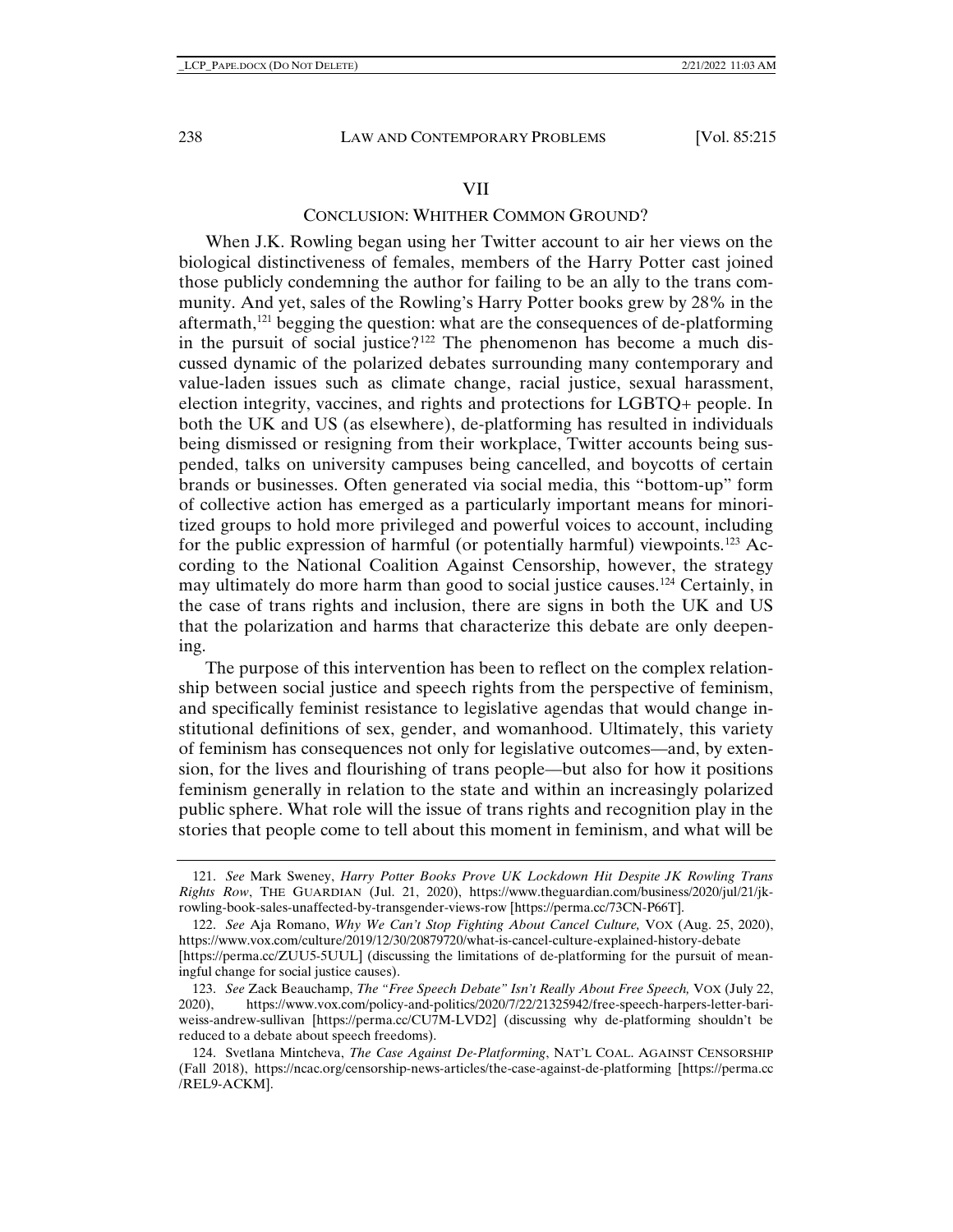the consequences––for cisgender and trans women alike––as advocates on both sides stake their particular claim about the relationship between social justice and the free expression of normative viewpoints?

Throughout this intervention I have said had little about how other feminists are actively mobilizing in *support* of legislation that advances trans rights and recognition in the US and UK. In the US context, this includes twenty three national women's rights and gender justice organizations that issued a statement supporting the "full and equal access to participation in athletics for transgender people" in April 2019.[125](#page-24-0) The letter, with signatories including the Women's Sports Foundation and the National Organization for Women, leads with a message of inclusion, emphasizing "the harm to all women and girls that will flow from allowing some women and girls to be denied opportunities to participate and cast out of the category of 'woman' for failing to meet standards driven by stereotypes and fear."[126](#page-24-1) In 2021, Athlete Ally released a statement on the future of women's sport––and encouraging the inclusion of trans women–– that was authored by several prominent feminist sports scholars and supported by over 75 signatories.<sup>[127](#page-24-2)</sup> It is thus not the intention of this article to suggest that trans-opposed organizations are monopolizing the feminist voice on legislation that concerns women's-only spaces, though their influence appears to be growing in the US and has clearly become consequential in the UK.

I have avoided using the term TERF to describe contemporary feminist resistance to trans inclusion, in part because I wish to make the case that the "scaling up" and legislative focus of the variety of feminism explicated in this article renders it in some ways something new. As I have suggested above, this is no longer the trans exclusive feminism of second wave radical lesbians: it has entered mainstream debate and become more aligned with dominant institutions that radical feminists might previously have critiqued, such as science. Moreover, these organizations and individuals are characterized not only by their stances on women's-only spaces, but also by their emphatic embrace of a certain ideology of biological sex as their ultimate, existential cause, and one that is their fundamental right to voice.<sup>[128](#page-24-3)</sup> At the same time, there are clear echoes of second wave TERF discourse in contemporary feminist "gender critical" opposition to trans rights and recognition. Consider for example Raymond's use of "biological maleness" and "biological femaleness."[129](#page-24-4) Such terminology is

<span id="page-24-0"></span><sup>125.</sup> American Association of University Women et al., *Statement of Women's Rights and Gender Justice Organizations in Support of Full and Equal Access to Participation in Athletics for Transgender People*, ACLU https://www.aclu.org/letter/statement-womens-rights-and-gender-justice-organizationssupport-full-and-equal-access [https://perma.cc/G8SZ-SCFJ].

<sup>126</sup>*. Id.*

<span id="page-24-2"></span><span id="page-24-1"></span><sup>127.</sup> *A Statement from Athlete Ally on the Future of Women's Sport: The Future of Women's Sports Includes Transgender Women and Girls*, ATHLETE ALLY, http://www.athleteally.org/wp-content /uploads/2021/11/The-Future-of-Womens-Sport-includes-Transgender-Women-and-Girls-Statement \_11.15.21.pdf [https://perma.cc/8XEK-NWL5] [hereinafter Athlete Ally Statement].

<span id="page-24-4"></span><span id="page-24-3"></span><sup>128.</sup> *See TERF Wars*, *supra* note 19 at 677–98 (describing "gender critical" feminists as a direct extension of TERF lineage and ideology).

<sup>129.</sup> RAYMOND, *supra* note 23 at 130.